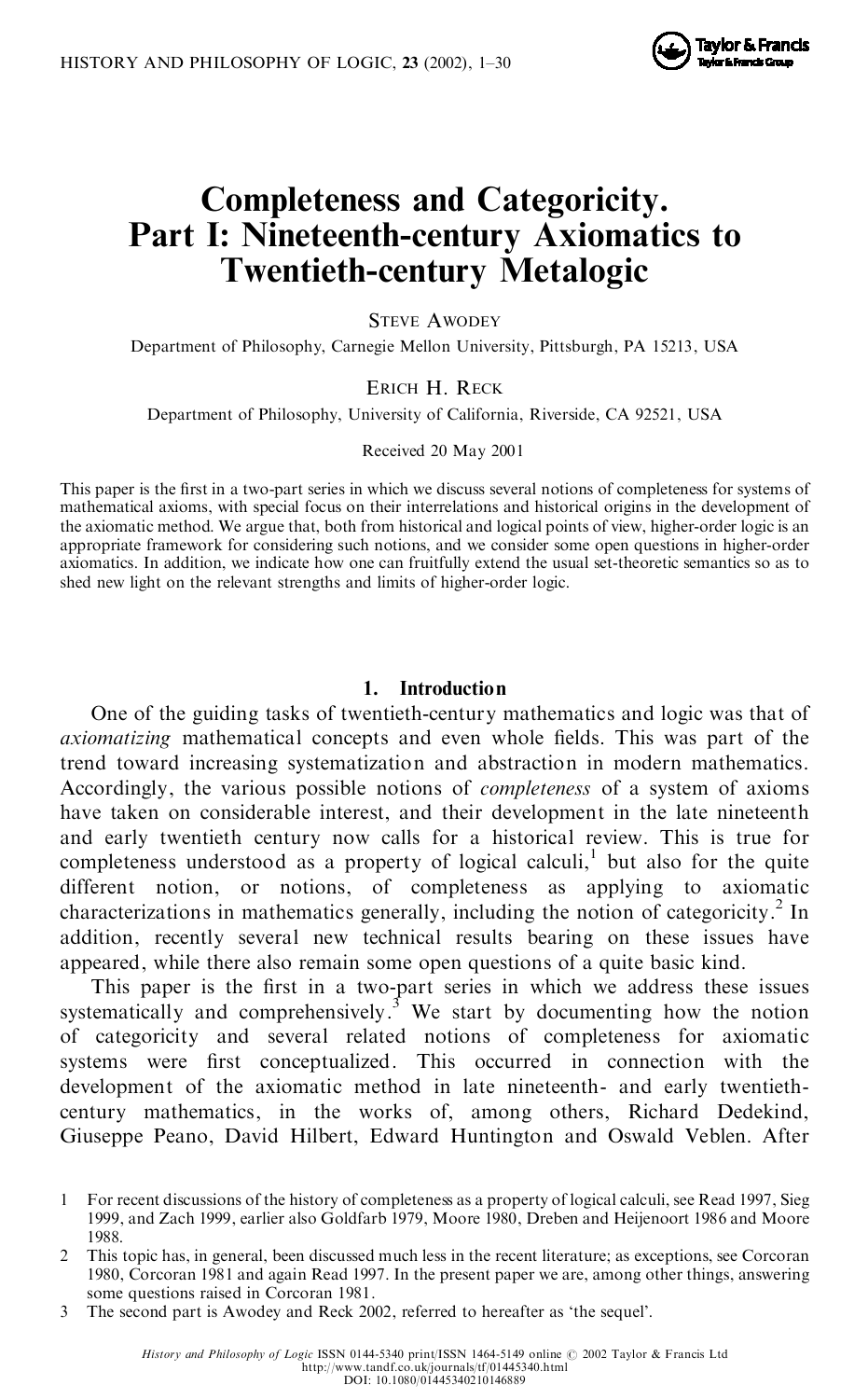the subsequent systematic development of formal logic there followed various logical and metamathematical investigations, exemplified by the well-known results of Kurt Gödel, Alfred Tarski and others from the 1930s. Two further thinkers who contributed to these early metatheoretic investigations, and some of whose contributions predated those of Gödel and Tarski, are Abraham Fraenkel and Rudolf Carnap. Moreover, it is in Fraenkel's and Carnap's works from the 1920s that the most explicit, systematic discussions of different notions of completeness can be found, as we also document. 4

As will become evident, the now standard restriction to first-order logic in connection with notions such as categoricity and completeness conflicts with the way in which these concepts were initially investigated in the works of Hilbert, Carnap, Gödel, Tarski and others. From a historical point of view such a restriction is, thus, unwarranted and potentially misleading. It is also ill-advised from a technical point of view, insofar as some aspects of these issues are more naturally and fruitfully addressed in higher-order logic, as we will illustrate in the sequel to this paper. Beyond expanding the logical framework to that of higherorder logic, we also take a wider view of semantics than is customary in contemporary metalogic and metamathematics. Namely, we extend the range of semantic notions from the standard, set-theoretic ones to more general topological and category-theoretic semantics. This might seem even more radical than the move to higher-order logic, but we believe it is justified by the light it sheds on some topics that have previously been obscure. Thus it will allow us to establish some strengthenings of earlier results along lines hardly foreseeable by Carnap or Tarski, but not incompatible with their point of view.

#### **2. Notions of completeness**

Both for historical and logical purposes, it will be useful to start with an explicit distinction between several different notions of completeness. Assume in this connection that a formal language  $\mathcal L$  is given, including the specification of the logical constructions allowed in the sentences of  $\mathcal{L}$ , e.g. propositional operations, quantification, higher types, etc. Assume also that notions of formal deduction and deductive consequence, on the one hand, and of interpretation, satisfaction, model and semantic consequence, on the other, have been introduced in the usual way. This allows us to consider, in a mathematically precise way, whether a sentence  $\varphi$  is *deducible* from a set of sentences  $\Gamma$  (written  $\Gamma \vdash \varphi$ , also expressed by saying that  $\Gamma$ *yields*  $\varphi$ ); whether some structure *M satisfies* a sentence  $\varphi$  (written  $M \models \varphi$ ); whether *M* is a *model* of  $\Gamma$  (in the sense of satisfying all the sentences in  $\Gamma$ ); and finally, whether  $\Gamma$  semantically *implies*  $\varphi$  (written  $\Gamma \models \varphi$ , and meaning that all models *M* of  $\Gamma$  satisfy  $\varphi$ ).

Given such a syntax and semantics for  $\mathcal{L}$  we can formulate the following definitions.

**Definition 1.** The deductive consequence relation  $\vdash$  is called *complete* relative to the semantic consequence relation  $\models$  if for all sentences  $\varphi$  and all sets of sentences  $\Gamma$  of  $\mathcal{L}$ : If  $\Gamma \models \varphi$ , than  $\Gamma \vdash \varphi$ .

<sup>4</sup> The interesting role played by Carnap in this connection was established in Awodey and Carus 2001. The present paper can be seen as a continuation of one topic discussed there.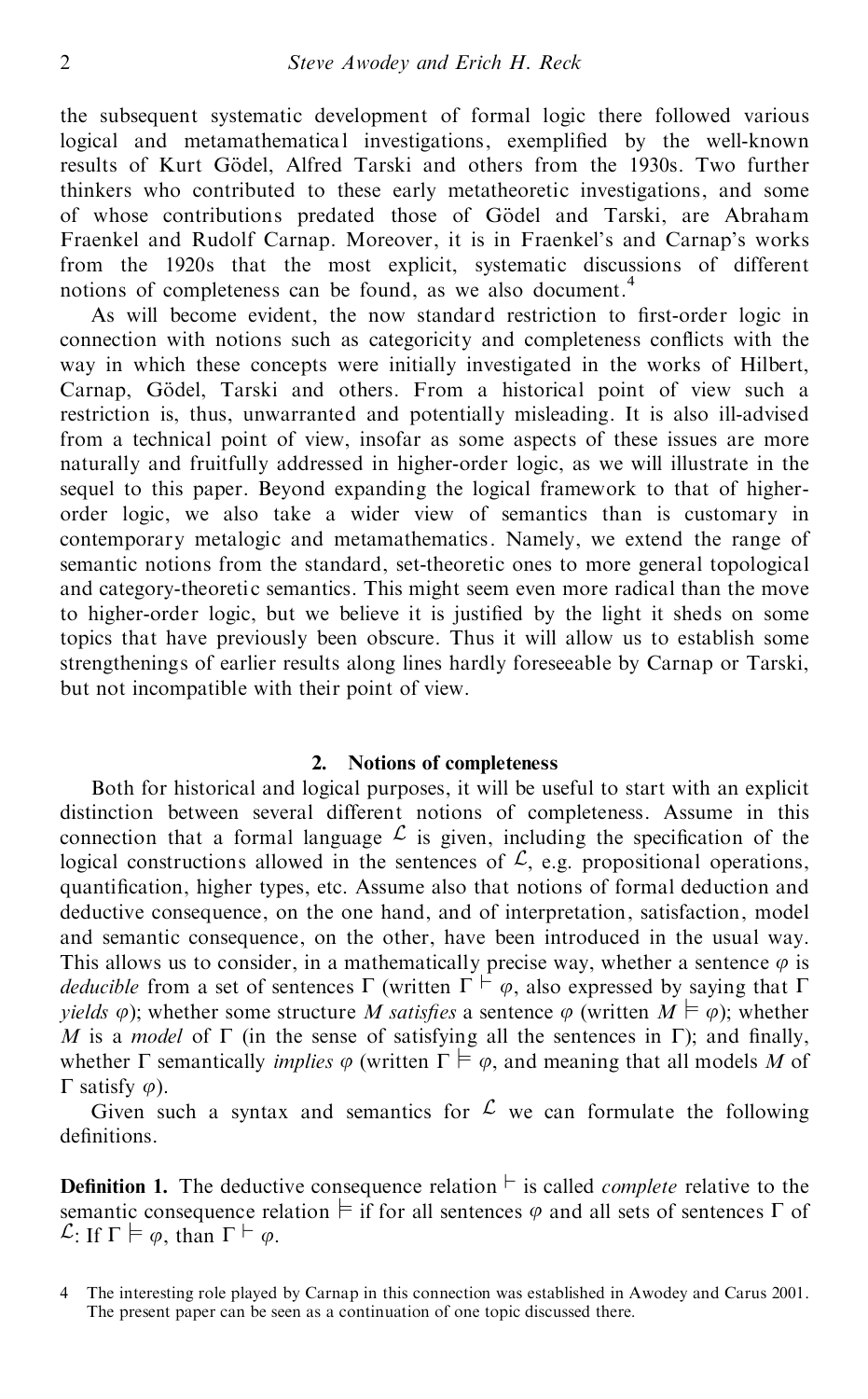Put informally, a deductive system is complete if it is `strong enough' for the corresponding semantics in the sense that it yields all the semantic consequences also as deductive consequences. As is well known, the standard deductive consequence relations for propositional and first-order logic are complete in this sense relative to conventional truth-value and set-theoretic semantics.<sup>5</sup> In contrast, no deductive consequence relation, in the usual sense, for second- or higher-order logic can be complete relative to standard settheoretic semantics. 6

Quite distinct but equally important are several notions of completeness for *mathematical theories* T. Logicians today are accustomed to talking about a 'theory' in three related senses: as a set of axioms (perhaps finite or recursively enumerable) formulated in terms of the primitive notions of some language  $\mathcal L$ (the traditional mathematical notion of 'axiomatic theory'); as the closure in  $\mathcal L$ of a given set of sentences under either deductive or semantic consequence (the now-standard logical notion of `theory'); and as the set of all the sentences of  $\mathcal L$  satisfied in some particular structure *M* (the 'theory of *M*'). In the historical examples below, it is theories in the first of these senses—given by finitely many axioms—that are at issue. But the following definitions apply to all three kinds of theories.

**Definition 2.** A theory  $\mathbb{T}$  is called *categorical* (relative to a given semantics) if for all models *M*, *N* of T, there exists an isomorphism between *M* and *N*.

Informally, the idea here is that  $\mathbb T$  has 'essentially only one modal'. Familiar, examples are second-order Peano arithmetic, with the usual second-order induction axiom, and the second-order theory of a complete ordered field. In contrast, their usual first-order versions are not categorical.<sup>7</sup>

Two further familiar notions of completeness for a theory  $\mathbb T$  are captured in the next two definitions. In them we will use the terms 'semantically complete' and `deductively complete' (later also `relatively complete' and `logically complete') in ways that are not altogether standard. The reason for our choices will hopefully become evident.

**Definition 3.** A theory  $\mathbb{T}$  is called *semantically complete* (relative to a given semantics) if any of the following equivalent conditions holds:

- (1) For all sentences  $\varphi$  and all models M, N of  $\mathbb{T}$ , if  $M \models \varphi$  then  $N \models \varphi$ .
- (2) For all sentences  $\varphi$ , either  $\mathbb{I} \models \varphi$  or  $\mathbb{I} \models \neg \varphi$
- (3) For all sentences  $\varphi$ , either  $\mathbb{T} \models \varphi$  or  $\mathbb{T} \cup \{\varphi\}$  is not satisfiable.
- (4) There is no sentence  $\sigma$  such that both  $\mathbb{T} \cup {\{\phi\}}$  and  $\mathbb{T} \cup {\{\neg \phi\}}$  are satisfiable.

Informally, the idea in (1) is that all models of the theory are `logically equivalent', in the sense that exactly the same sentences are satisfied by all of them (in the first-order case: elementarily equivalent). The idea in (2) is

5 See the completeness theorems first obtained in Bernays 1918, Post 1921, Gödel 1930 and Henkin 1950.

<sup>6</sup> By Gödel's incompleteness theorem: see Gödel 1931. By 'standard set-theoretic semantics' we mean to exclude Henkin models.

<sup>7</sup> For a discussion of categoricity in connection with examples related to Peano arithmetic, compare Corcoran *et al*. 1974.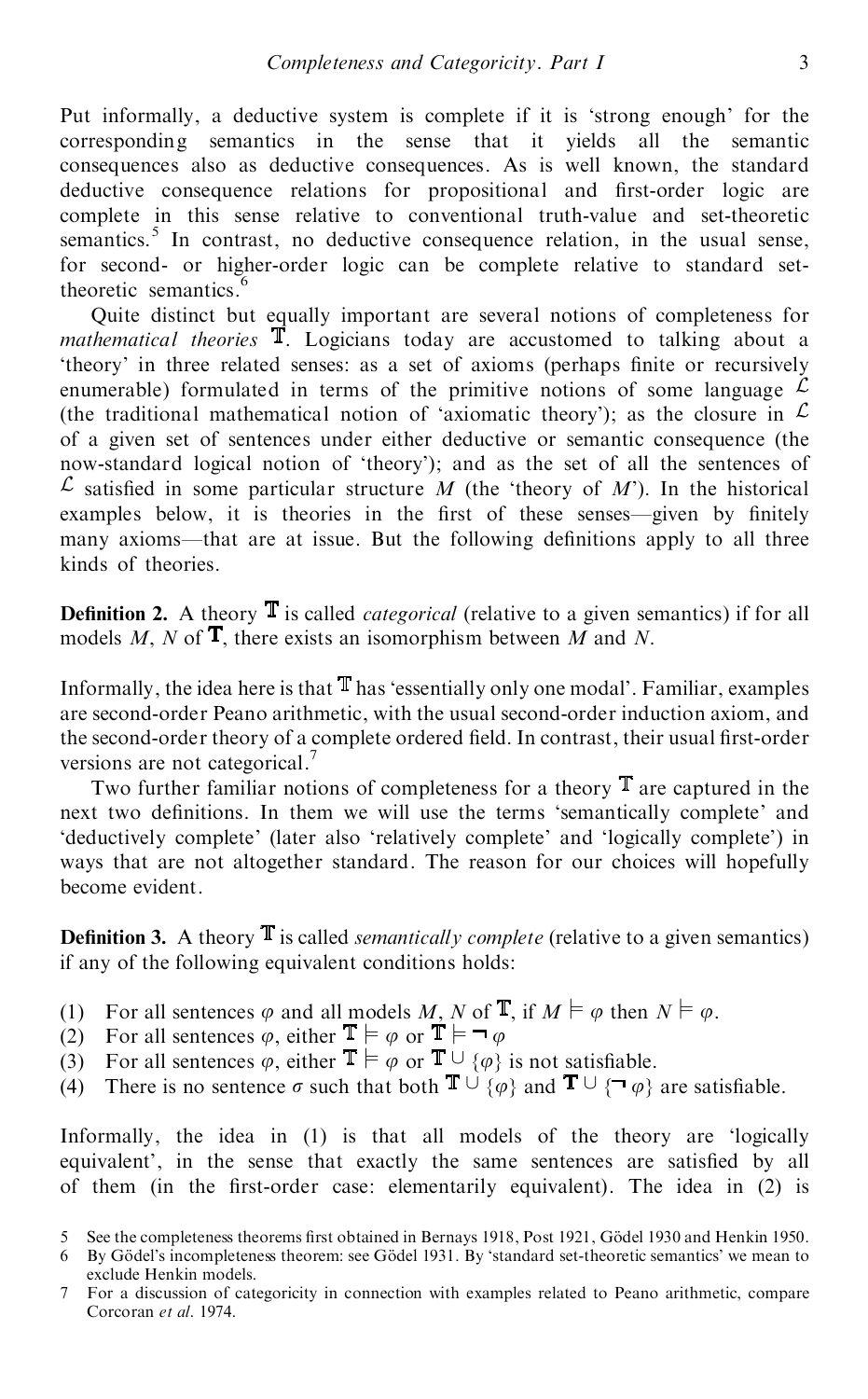that every sentence of the language is 'semantically determined' by  $T$ , to that either it or its negation is a semantic consequence of T (*tertium non datur*). Both second-order Peano arithmetic and the second-order theory of a complete ordered field are semantically complete, while their usual first-order versions are not. Tarski's theory of real arithmetic (the first-order theory for real closed fields) is semantically complete, but unlike the previous examples it is not categorical.<sup>8</sup>

Turning now to the deductive or syntactic side.

**Definition 4.** A theory  $\mathbb{T}$  is called *deductively complete* (relative to a given deductive consequence relation  $\vdash$ ) if any of the following equivalent conditions holds:

- (1) For all sentences  $\varphi$ , either  $\mathbb{T} \vdash \varphi$  or  $\mathbb{T} \vdash \neg \varphi$ .
- (2) For all sentences  $\varphi$ , either  $\mathbb{T} \vdash \varphi$  or  $\mathbb{T} \cup \{\varphi\}$  is inconsistent.
- (3) There is no sentence  $\varphi$  such that both  $\mathbf{T} \cup \{\varphi\} \mathbf{T} \cup \{\neg \varphi\}$  are consistent.

Informally, the idea in (1) is that every sentence of  $\mathcal L$  is 'deductively determined' by  $\mathbb T$ , in the sense that either it or its negation is a deductive consequence of T (*tertium non datur*). Neither first- nor second-order Peano arithmetic is deductively complete; likewise for the first- and second-order theories of a complete ordered field. On the other hand, Tarski's theory of real arithmetic provides an example that is not only semantically, but also deductively complete.

Clearly Definitions  $4(1)-4(3)$  are the deductive analogues of  $3(2)-3(4)$ . It is also not hard to see that Definitions 4 and 3 are equivalent against the background of any logical system in which the deductive consequence relation is (sound and) complete in the sense of Definition 1, such as in the case of first-order logic. On the other hand, this is not true in general, as the second-order examples above illustrate. Note, in addition, that each of the notions introduced in Definitions 2, 3, and 4 is relative in a certain way: categoricity and semantic completeness to a corresponding semantics, and deductive completeness to a corresponding deductive system.

For historical purposes it will be useful to add two further, less familiar notions of completeness for a theory  $\mathbb{T}$ :

**Definition 5.** Let *S* be a set of sentences in the language  $\mathcal{L}$  and let  $\mathbb{T}$  be a theory in  $\mathcal{L}$ .  $\mathbb{T}$ is called *relatively complete* (relative to *S*) if every sentence  $\varphi \in S$  is probable from  $\mathbb{T}$ .

One can consider both informal and formal versions of this notion, relying on either an informal mathematical notion of proof or on provability as tied to some formal deductive system. Later we will encounter several historical examples illustrating this notion. To anticipate, in them  $S$  will be the theorems of a certain field at a particular point in time, e.g. those of Euclidean geometry around 1900, and  $\mathbb T$  will be a then-new set of axioms, such as Hilbert's.<sup>10</sup>

Finally, if we let  $S = {\varphi : \mathbf{T} \models \varphi}$  in the previous definition.

<sup>8</sup> Tarski 1951, compare also the discussion in van den Dries 1988.

<sup>9</sup> By `consistent' and `inconsistent' we always mean deductively consistent and deductively inconsistent. Instead of 'semantically consistent' we use 'satisfiable' (as above).

<sup>10</sup> The historical importance of relative completeness, especially in connection with Hilbert, was pointed out to us by Wilfried Sieg. He calls it `quasi-empirical completeness'.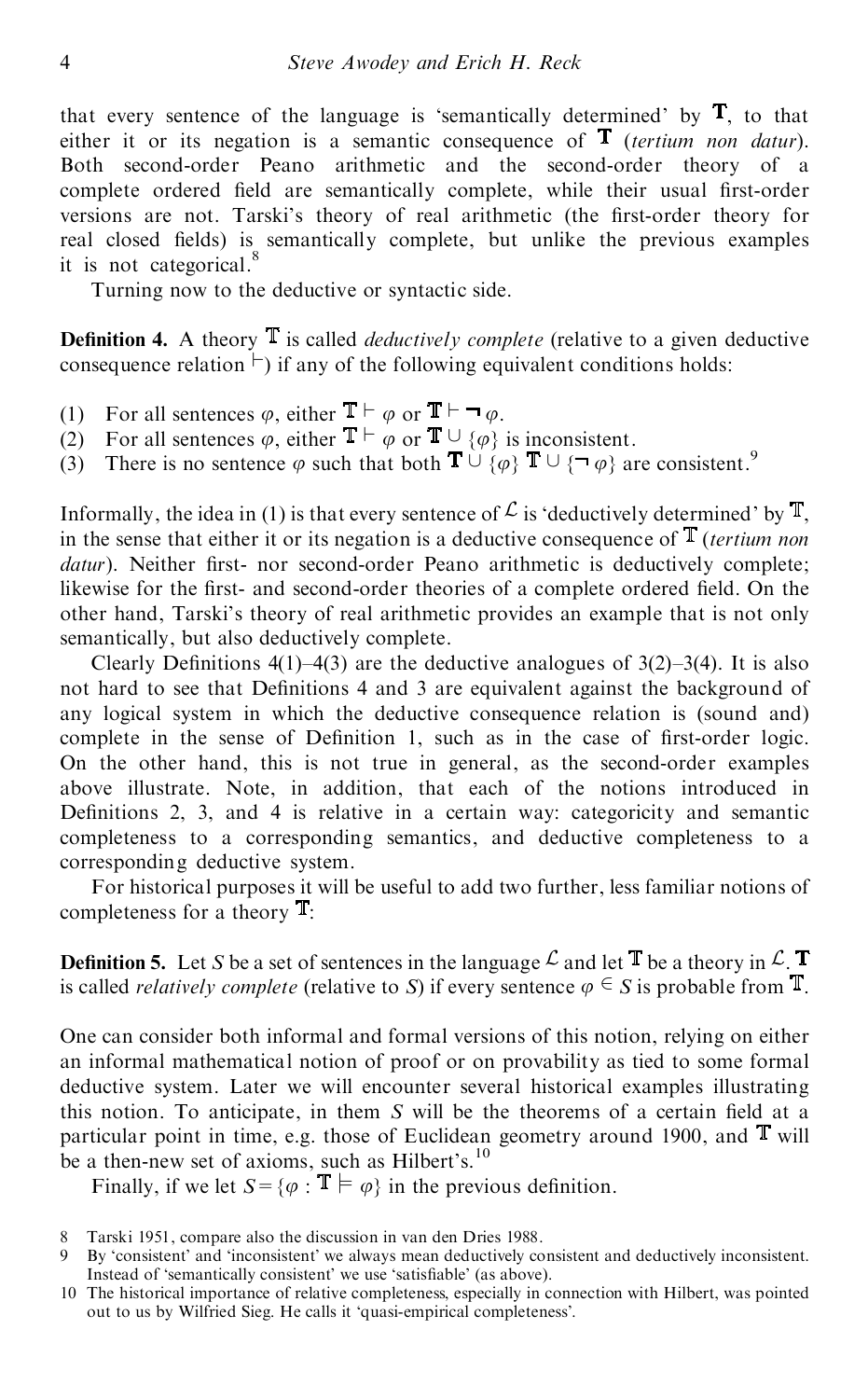**Definition 6.** A theory  $\mathbf{T}$  is called *logically complete* (relative to a given semantics) if for all sentences  $\varphi$ , if  $\mathbb{T} \models \varphi$  then  $\varphi$  is provable from  $\mathbb{T}$ .

One can again consider both informal and formal versions of this notion, depending on whether one works with informal mathematical proofs or with proofs in a formal deductive system. Note that if we work with the latter, we are back to a case of completeness of the deductive consequence relation in the sense of Definition 1, namely where the parameter  $\Gamma$  is replaced by a particular theory  $\mathbb{T}$ . By way of example, even though higher-order deduction is not complete in the sense of Definition 1, it is not hard to find a specific theory in higher-order logic that is logically complete in the sense of Definition 6, e.g. that of the notion of a set of some *particular* finite cardinality.

We consider next how these notions of completeness arose historically, namely in connection with the development of the axiomatic method in late nineteenth and early twentieth century mathematics.

# **3. Formal axiomatics**

The use of the axiomatic method in mathematics goes back at least as far as Euclid's *Elements*, thus to around 300 BC. Traditionally, axiomatics was a method for organizing the concepts and propositions of an existent science in order to increase certainty in the propositions and clarity in the concepts. However, we are interested in a characteristically modern refinement of it, what is now often called *formal axiomatics*, earlier also *postulate theory*. In formal axiomatics the purpose is not primarily to increase certainly, nor is it merely to clarify and organize the concepts and theorems of a mathematical discipline in a systematic way. Rather, an additional aim is to treat the objects of mathematical investigation more abstractly, and then to *characterize* them completely—to 'define them implicitly', as it is often put somewhat misleadingly.<sup>11</sup>

Of course, the axiomatic method, has also been applied very successfully in cases where such 'completeness' of the axioms is not required, or even desirable, e.g. in the case of groups or topological spaces. In such cases it is not a matter of characterizing one particular mathematical structure, but of studying various different, nonisomorphic, systems all satisfying certain general constraints. In general, notions of completeness arise in contexts where axiomatizations are being undertaken with specific goals in mind. To say that an axiomatization is complete is, then, to say that the axiomatizers have achieved their goal, in particular that no further addition of `new axioms' is called for.

In its mature mathematical form, formal axiomatics involves using a *formal language*, a language that is taken to be uninterpreted and for which various different interpretations can be considered and compared. Ideally, at least in principle, formal axiomatics also requires making explicit which logical inferences between sentences of the language are permitted. This is usually done by specifying a *formal deductive system* that makes reference only to the formal language and not its various interpretations.

<sup>11</sup> Compare Corcoran 1995 for the general goals of axiomatics. The name `formal axiomatics' as well as an influential endorsement of it go back to Hilbert and Bernays 1934, 2.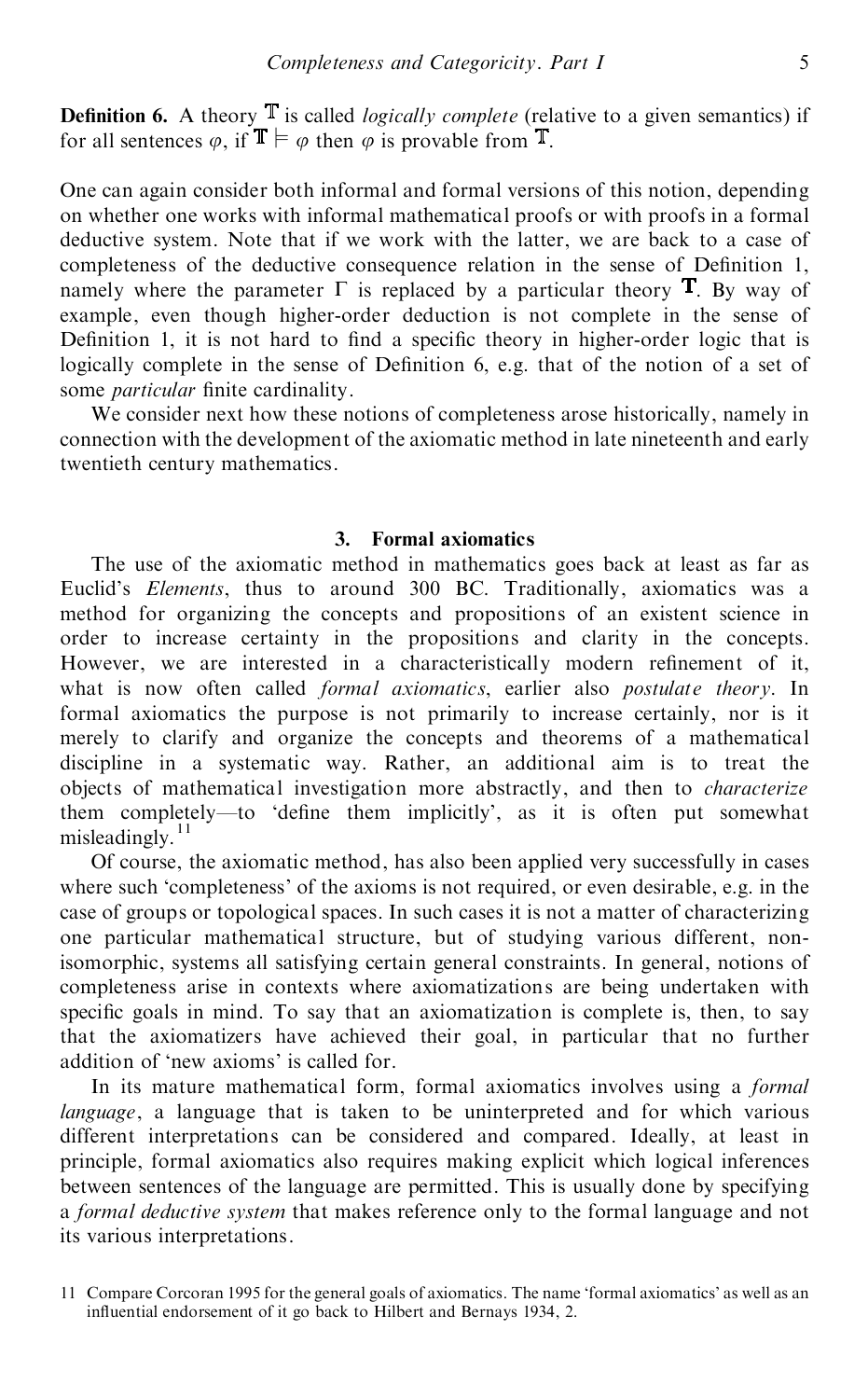We will now consider five historical examples of formal axiomatics which, in our view, represent the steps most relevant in its development. These examples are closely linked to each other, as will also become apparent.

#### 3.1. *Dedekind and Peano on the natural numbers*

An important precursor, to some degree also a first example, of formal axiomatics in the sense just described is the treatment of the natural numbers and of elementary arithmetic in Richard Dedekind's `*Was sind und was sollen die Zahlen?*' from 1888.<sup>12</sup> In this classic essay Dedekind's goal is to put the theory of natural numbers on a new, uniform and 'logical' foundation. What that goal amounts to is explained in a wellknown letter to the mathematician Keferstein, from 1890:

What are the mutually independent fundamental properties of the sequence *N*, that is, those properties that are not derivable from one another but from which all others follow? And how should we divest these properties of their specifically arithmetic character so that they are subsumed under more general notions and under activities of the understanding *without* which no thinking is possible at all, but *with* which a foundation is provided for the reliability and completeness of proofs and for the construction of consistent notions and definitions?<sup>13</sup>

Note here Dedekind's emphasis on 'completeness of proofs'. This phrase reflects his goal to avoid any implicit, hidden assumptions in his proofs, thus to make explicit everything that is (and is not) relevant in the mathematical concepts involved. It also echoes the opening line of the Preface (first edition) to *`Was sind und was sollen die Zahlen?*', where Dedekind affirms: 'In science nothing capable of proof ought to be accepted without proof.<sup>14</sup>

The `more general notions' Dedekind wants to use in giving a foundation to arithmetic are those of an informal theory of functions and sets; the latter he calls `systems'. On their basis he proceeds to introduce various general conditions, or concepts, that such systems may satisfy. The central concept is that of a `simply infinite system'. In current terminology, its definition is this.<sup>15</sup>

**Definition 7.** A set *S* is said to be *simply infinite* if there exists a function  $f$  on  $S$  and an element  $a \in S$  such that the following hold:

- (1)  $f(S) \subseteq S$ , i.e. *f* maps *S* into itself.
- (2)  $a \notin f(S)$ , i.e. *a* is not in the image of *S* under *f*.
- (3)  $f(x) = f(y)$  implies  $x = y$ , i.e. *f* is a 1-1 function [Dedekind: *f* is *similar*].
- (4) *S* is the smallest set containing *a* and closed under *f*, i.e., it is the intersection of all such sets [Dedekind: *S* is *the chain under f with base point a*].

It is not hard to recognize what are now called the `Peano Axioms' (or `Dedekind-Peano Axioms') for the natural numbers in Dedekind's definition. A contemporary

13 Dedekind 1890, 99-100. We are grateful to George Weaver for drawing this passage to our attention.

<sup>12</sup> Dedekind 1888.

<sup>14</sup> Dedekind 1963, 31. In general, we use standard English translations of German texts in this paper, but occasionally we amend them.

<sup>15</sup> Dedekind 1963, Definition 71. In the following passage we have not only amended the translation, but also updated the terminology and changed the order of Dedekind's four clauses.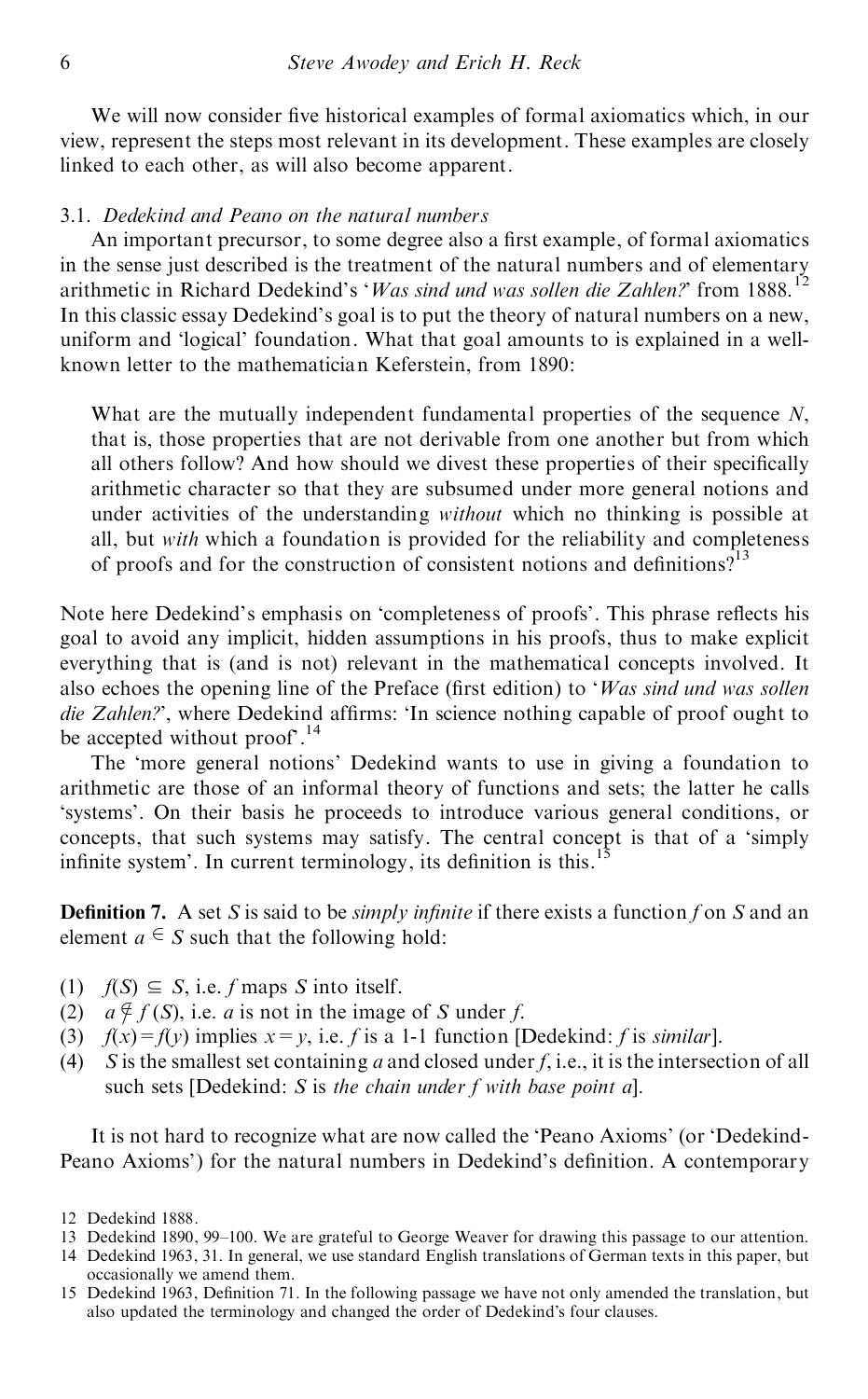logical formulation—not much different from the original one in Giuseppe Peano's *Arithmetices Principia, Nova Methodo Exposita* of 1889<sup>16</sup> Ðis as follows: Taking *N* to be a set, *s* a function defined on *N*, and  $1 \in N$ :

- (1)  $\forall x \ (x \in N \rightarrow s(x) \in N)$
- $(x^2)$   $\forall x \ (x \in N \rightarrow 1 \neq s(x))$
- (3)  $\forall x \forall y (s(x)=s(y) \rightarrow x=y)$
- (4)  $\forall$ **X**  $[(1 \in X \land \forall y \ (y \in X \rightarrow s(y) \in X)) \rightarrow N \subseteq X]$

Note that this formulation uses second-order logic insofar as the induction axiom (4) uses a quantifier  $\forall X$  over all sets. This corresponds to Dedekind's informal version which involves quantification over sets implicitly, but crucially in his clause  $(4)$ .

Unlike Peano, Dedekind does not talk about `axioms' in his essay. Instead, he simply works with the concept of being a 'simply infinite system' as defined above. He then introduced (as the result of a process of `abstraction') a particular simply infinite system *N*, with 'base element' 1 and 'set in order' by  $\phi$ , which he calls 'the natural numbers<sup>'.17</sup> After that, he proves a number of corresponding results, including the following two:

*Theorem 132*: All simply infinite systems are similar [i.e. isomorphic] to the number series *N* and consequently [ ... ] also to one another.

*Theorem 133*: Every system which is similar to a simply infinite system and therefore  $[\dots]$  to the number series *N* is simply infinite.<sup>18</sup>

Dedekind does not yet work with a completely general notion of isomorphism, nor does he use the term `categorical'. Nevertheless, these two theorems (and their proofs) show that he basically knows his characterization to be categorical. He then adds:

*Remark 134*: [It is clear that] every theorem regarding numbers, i.e. regarding the elements *n* of the simply infinite system *N* set in order by the mapping  $\phi$ , and indeed every theorem in which we leave entirely out of consideration the special character of the elements *n* and discuss only such notions as arise from the arrangement of  $\phi$ , possesses perfectly general validity for every other simply infinite system *S* set in order by a mapping  $\psi$  and its elements *s* [ ... ].<sup>19</sup>

The following related aspects of this remark are crucial for our purposes: first, Dedekind also realizes the semantic completeness of his axiomatization, essentially in the sense of our Definition 3(1) above.<sup>20</sup> Moreover, he apparently infers this

18 Dedekind 1963, 92 and 93, respectively.

<sup>16</sup> Peano 1889, translated as Peano 1973. Besides minor variations in the notation, Peano's version differs only insofar as he includes axioms for equality as well.

<sup>17</sup> Peano 1973, Definition 73. For our purposes it does not matter how exactly Dedekind thinks about N, only that it is a particular simply infinite system. Compare Tait 1997 and Reck 2003 for further discussions of Dedekind's approach, especially of his notion of `abstraction'.

<sup>19</sup> Dedekind 1963, 95.

<sup>20</sup> Strictly speaking, semantic completeness involves the notion of semantic consequence, and that notion was not given an explicit, mathematically precise articulation until the work of Tarski in the 1930s and 1940s, perhaps even as late as the 1950s; see Hodges 1986. Nevertheless, Remark 134 makes clear that Dedekind had working knowledge of the notion later explicated by semantic completeness.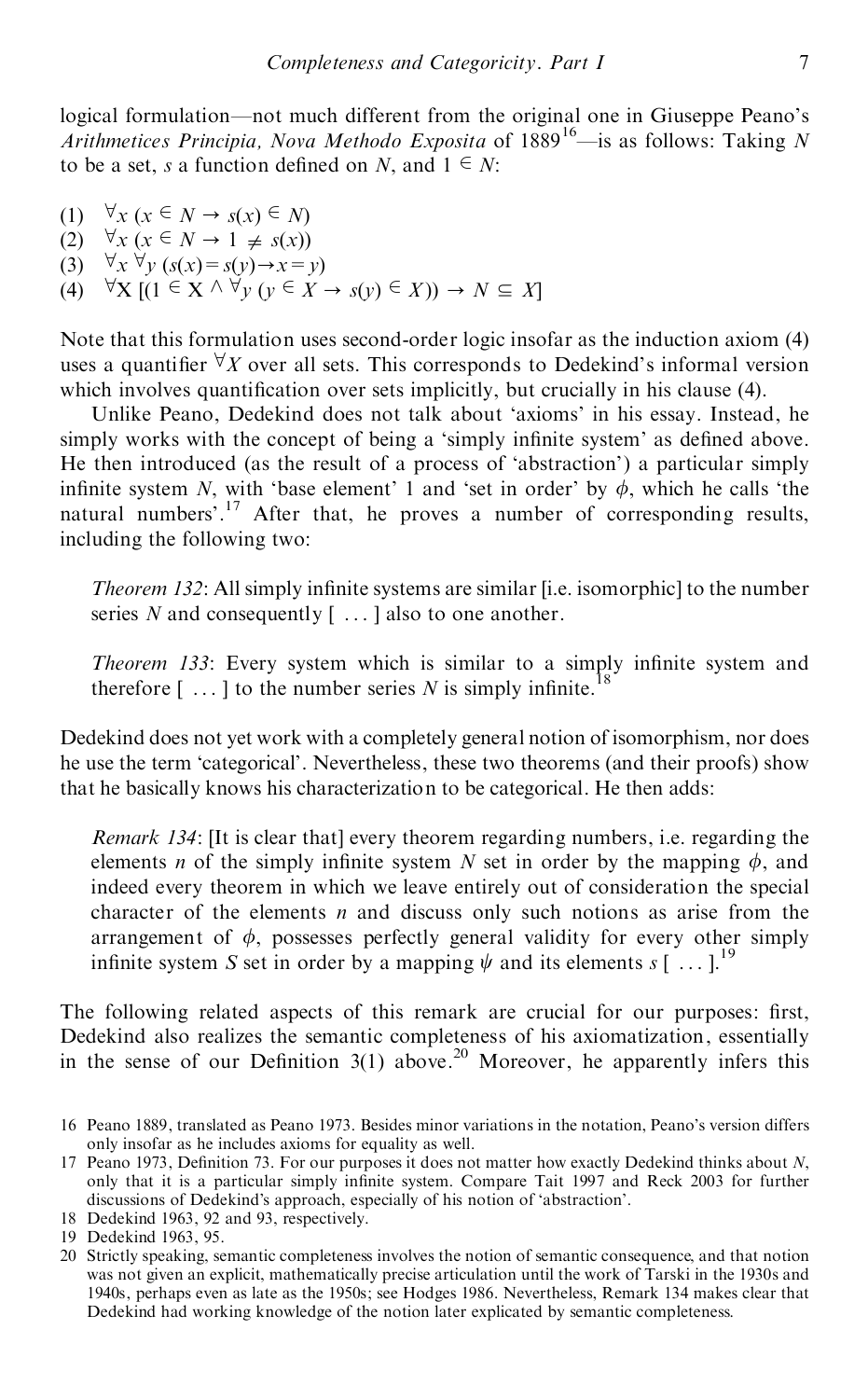completeness directly from categoricity. At the same time, he presents these insights merely in the form of a 'remark', not a 'theorem', and he does not provide a proof. Indeed, giving such a proof would have required a more developed theory of logical syntax than he had at his disposal. Strictly speaking, Dedekind does not even work with the notion of a formal, uninterpreted language and corresponding interpretations for it. Instead he talks about `translating' between the language for *N* and those for other simple infinities  $\Omega$ .<sup>21</sup>

After having essentially arrived at both categoricity and semantic completeness, in the rest of his essay Dedekind goes on to establish and provide the following: the general possibility of giving inductive definitions and proofs in arithmetic; specific inductive definitions for addition, multiplication, and exponentiation; proofs of the corresponding commutative, associative and distributive laws; and a clarification of how to apply the natural numbers, as defined by him, to measure the cardinality of finite sets. What he establishes thereby, implicitly, is the relative completeness of his axioms in the sense of our Definition 5, here with respect to the usual, basic results in the arithmetic of natural numbers.

Finally, the overall structure of `*Was sind und was sollen die Zahlen*?' shows that Dedekind considers both the categoricity (derivatively also the semantic completeness) and the relative completeness of his characterization as conditions of adequacy for a systematic approach such as his. It is in these respects, or to that extent, that his work on the natural numbers should be counted as an early example of formal axiomatics. In other respects, however, his approach may be seen to be more 'conceptual' than 'formal', in particular insofar as he still lacks the notion of a formal language in the strict sense. And he is certainly a long way from a system of formal deduction that would allow the consideration of deductive completeness in the sense of our Definition 4.<sup>22</sup>

## 3.2. *Hilbert on Euclidean space*

Probably the most influential early example of formal axiomatics was David Hilbert's *Grundlagen der Geometrie*, first published in 1899.<sup>23</sup> In fact, it was this text that established the fruitfulness of such an approach in the mathematical community at large. *Grundlagen* starts as follows:

Geometry, like arithmetic, requires only a few and simple principles for its logical development. These principles are called the *axioms* of geometry. 24

Of course, geometry had been axiomatized since the time of Euclid, as Hilbert immediately acknowledges. What is distinctive about his own approach is that it is self-consciously more abstract and 'formal' than earlier ones. This does not mean that Hilbert has no intended interpretation or model for it in mind; in particular,

- 23 We will use Hilbert 1971, with corrections, but we will also have occasion to go back to Hilbert 1903, Hilbert 1902 and even Hilbert 1899.
- 24 Hilbert 1971, 2, original emphasis.

<sup>21</sup> This last point is emphasized in Corcoran 1981. At the same time, Dedekind clearly intends various different systems to fall under the concept 'simply infinite system'. He even considers systems that satisfy only some of the four clauses in it but not others; see Dedekind 1890, 100-101.

<sup>22</sup> Frege's *Begriffsschrift* from 1879 could have provided some of the required notions and technical tools for Dedekind. But by his own account, Dedekind was unfamiliar with Frege's work at the time of writing 'Was sind und was sollen die Zahlen?'; compare the prefaces to the first and second edition of Dedekind 1963.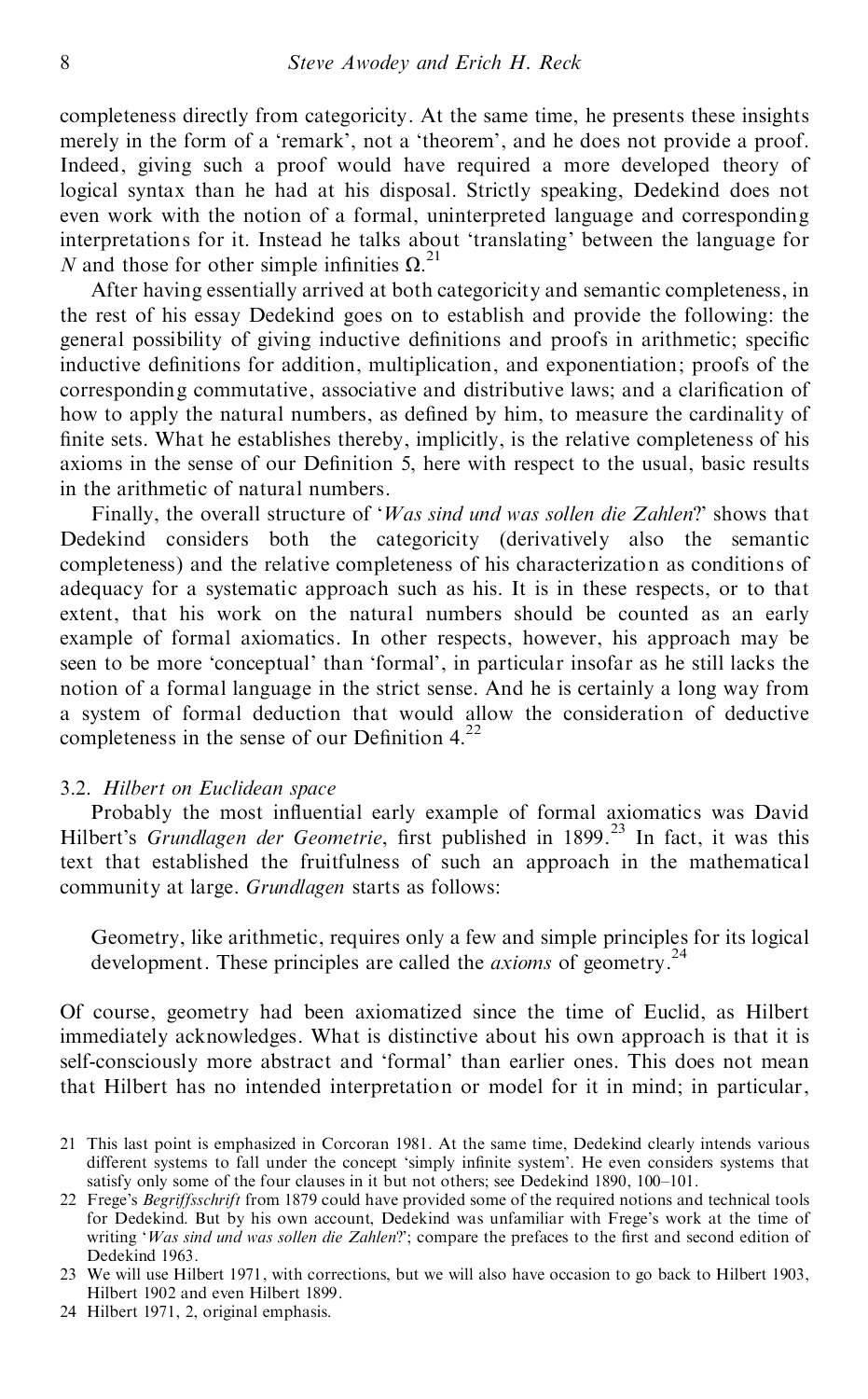he indicates that his choice of axioms is guided by a `logical analysis of our perception of space' (Hilbert 1971). What it means, instead, is that a central new method used by him is to consider a broad range of different interpretations, not only for his axiomatic system as a whole, but also for various parts of it (primarily to establish independence results). That is to say, Hilbert in effect treats the language of geometry as a formal language.<sup>25</sup> Along these lines, chapter one of *Grundlagen* starts with the following abstract description of its subject matter:

*Definition*: Consider three distinct sets of objects. Let the objects of the first set be called *points* and denoted  $A, B, C, \ldots$ ; let the objects of the second set be called *lines* and be denoted *a*, *b*, *c*, . . . ; let the objects of the third set be called *planes* and be denoted  $\alpha, \beta, \gamma, \ldots$  [...] The points, lines, and planes are considered to have certain mutual relations, denoted by words like "lie", "between", "congruent". The precise and mathematically complete description of these relations follows from the *axioms of geometry*. 26

Besides setting the stage for Hilbert's more `formal' approach, what is of greatest interest for us in the passage just quoted is his phrase 'complete description'. This phrase is, in fact, an echo of what Hilbert writes already in the Introduction of the work, where he states his goals as follows:

This present investigation is a new attempt to establish for geometry a *complete*, and *as simple as possible*, set of axioms and to deduce from them the most important geometric theorems in such a way that the meaning of the various groups of axioms, as well as the significance of the conclusions that can be drawn from the individual axioms, come to light. $27$ 

Throughout *Grundlagen*, Hilbert does not elaborate much on what he means by `completeness' in passages such as these. It is clear from the above, however, that he takes to be one of his primary goals what we have called relative completeness (in the informal sense), namely with respect to `the most important geometric theorems' recognized by the mathematicians of his time.

To determine further what Hilbert could have meant by `completeness' in *Grundlagen*, we need to look more closely at his axioms and the roles they play in the work. These axioms are divided into five groups: (I) Axioms of Incidence, (II) Axioms of Order, (III) Axioms of Congruence, (IV) Axiom of Parallels, and (V) Axioms of Continuity. The two crucial ones for present purposes form group (V):

V.1 (Archimedes' Axiom) If *AB* and *CD* are any segments, then there exists a number *n* such that *n* segments *CD* constructed successively from *A* on, along the ray from *A* through *B*, will pass beyond the point *B*.

<sup>25</sup> We say `in effect' because Hilbert still doesn't have an explicit, mathematically precise notion of interpretation *à la* Tarski at his disposal; moreover, compare the next footnote.

<sup>26</sup> Hilbert 1971, 3, original emphasis. It is, we should note, still possible to read this definition as introducing an interpreted language, in such a way that it allows for various `reinterpretations', along the lines of Dedekind's `translations' of the language of arithmetic. Hilbert will be considerably more definite about using formal languages in his later work.

<sup>27</sup> Hilbert 1971, 2, original emphasis.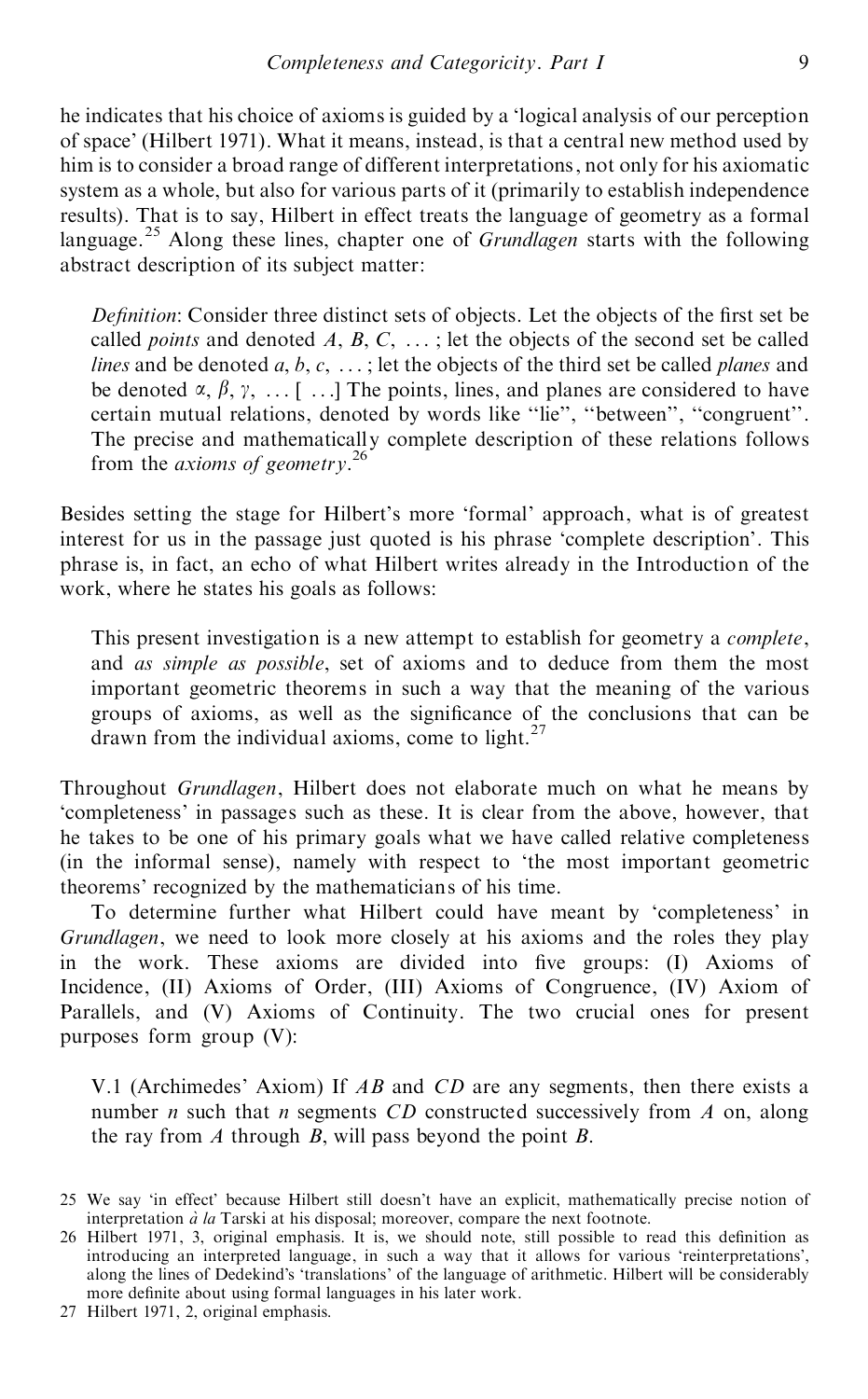V.2 (Axiom of Line Completeness)It not possible to extend the system of points on a line with its order and congruence relations in such a way that the relations holding among the original elements as well as the fundamental properties of line order and congruence following from Axioms I-III and from V.1 are preserved.<sup>28</sup>

Later Hilbert adds some explanations about the respective roles of these two axioms and about their relation to each other:

The [line] completeness axiom is not a consequence of Archimedes' Axiom. In fact, in order to show with the aid of Axioms I-IV that this geometry is identical to the ordinary analytic "Cartesian" geometry Archimedes' Axiom by itself is not sufficient (cf. Sections 9 and 12). On the other hand, by invoking the [line] completeness axiom  $\lceil \ldots \rceil$  it is possible to prove the existence of a limit that corresponds to a Dedekind cut as well as the Bolzano–Weierstrass theorem concerning the existence of condensation points; hence this geometry turns out to be identical to Cartesian geometry.<sup>29</sup>

And shortly thereafter:

By the above treatment the requirement of continuity has been decomposed into two essentially different parts, namely into Archimedes' Axiom, whose role is to prepare the requirement of continuity, and the [line] completeness axiom which *forms the cornerstone of the entire system of axioms*. The subsequent investigations rest essentially only on Archimedes' Axiom and the completeness axiom is in general not assumed.<sup>30</sup>

Again later on in the text:

[I]f in a geometry only the validity of the Archimedean Axiom is assumed, then it is possible to extend the set of points, lines, and planes by `*irrational*' elements so that in the resulting geometry on every line a point corresponds, without exception, to every set of three real numbers that satisfy its equation. By suitable interpretations it is possible to infer at the same time that *all* Axioms I–V are valid in the extended geometry. This extended geometry (by the adjunction of irrational elements) is thus none other than the ordinary space Cartesian geometry in which the [line] completeness axiom V.2 also holds.<sup>31</sup>

Several aspects in these remarks deserve comment: first, note that Hilbert is again explicit that his axioms allow for different interpretations or models. Thus, a `Cartesian' geometric space just based on the set of rational numbers and certain algebraic numbers fulfills all his axioms for Euclidean geometry besides the Axiom of Line Completeness.<sup>32</sup> Second, what that axiom adds is to insure that any system

- 30 Hilbert 1971, original emphasis.
- 31 Hilbert 1971, 59, original emphasis.

<sup>28</sup> Hilbert 1971, 26.

<sup>29</sup> Hilbert 1971, 28.

<sup>32</sup> As Hilbert points out, it suffices to consider the field of algebraic numbers that arise from the number 1 and the iterated application of <u>five op</u>erations: addition, subtraction, multiplication, division, and the and the herated application of <u>live op</u>erations: addition,<br>drawing of roots of the form  $\sqrt{1+a^2}$  (Hilbert 1971, 29).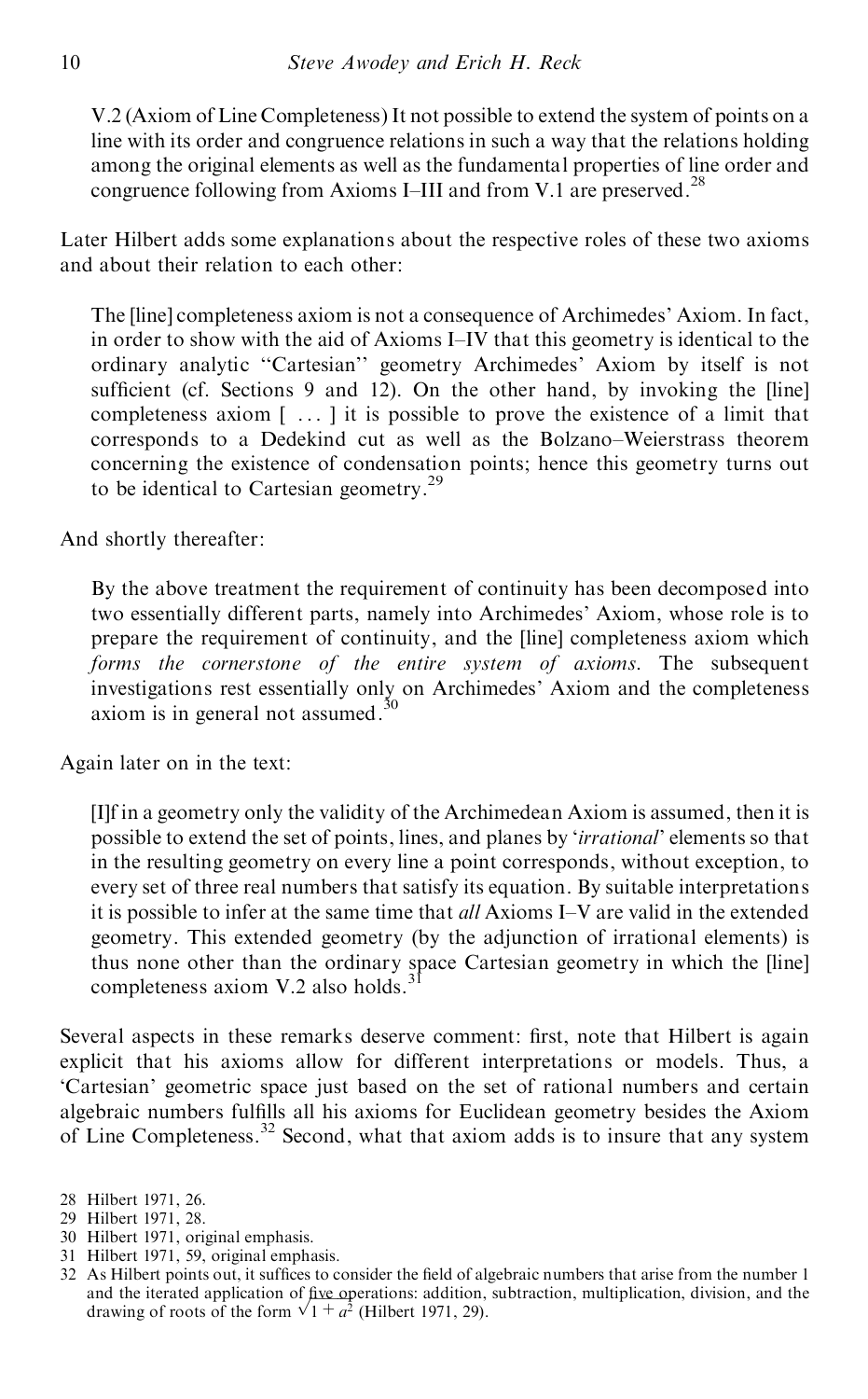of objects satisfying all of the axioms is essentially the same as—in Hilbert's words, 'is none other than'—ordinary Cartesian space, as based on the set of real numbers. That fact is presumably the sense in which for him it 'forms the cornerstone of the entire system of axioms'. In fact, what this last axiom does, against the background of the others, is to make Hilbert's whole system of axioms categorical.

At the same time, asserting simply and unequivocally that Hilbert understands his axioms to be categorical would be too strong. Note that, like Dedekind, he does not yet work with an explicit, general notion of isomorphism in *Grundlagen*. Beyond that, he does not state a theorem that establishes, even implicitly, that his axioms are categorical; he leaves it at the short remarks above, without proofs. He also fails to observe that the semantic completeness of his axioms is a consequence. In the latter two respects his discussion falls behind Dedekind's. Finally, while relative completeness and (partial insights into) categoricity play some role in Hilbert's work, it never becomes entirely clear whether he means one or the other by the intended `completeness' of his system of axioms.

In fact, if we go slightly beyond *Grundlagen* it appears that what is meant by `completeness' in Hilbert's works from this period might be something else instead. In his article `*UÈ ber den Zahlbegriff*' published in 1900 and obviously written not long after *Grundlagen*, he comments again about the case of geometry:

[In geometry] one begins by assuming the existence of all the elements  $[$  ... ] and then [ . . . ] brings these elements into relationship with one another by means of certain axioms [ . . . ]. The necessary task then arises of showing the *consistency* and the *completeness* of these axioms, i.e., it must be proved that the application of the given axioms can never lead to a contradiction and, further, that the system of axioms is adequate to prove all geometrical propositions.  $\left[ \ \ldots \ \right]^{33}$ 

According to the last phrase in this passage, the axioms of geometry are supposed to allow for proofs of `all geometrical propositions', not just `the most important geometric theorems' as Hilbert wrote in *Grundlagen*. This opens up the possibility that what Hilbert really means by `completeness', both in `*UÈ ber den Zahlbegriff*' and in *Grundlagen*, is what we have called logical completeness: the (informal) provability of all truths of geometry from his axioms.

Overall it seems fair to say, however, that Hilbert is just not entirely clear on the notion of 'completeness' at the time of writing *Grundlagen* and '*Über den Zahlbegriff*'. Some passages in them perhaps point to categoricity (our Definition 2), others to relative completeness (Definition 5), and still others to logical completeness (Definition 6). In fact, the unclarity is furthered by Hilbert's use of the word `completeness' also in the `Axiom of Line Completeness', as well as by his practice of dropping the qualifier 'line' in 'line completeness' later on in the text.<sup>34</sup>

In connection with this additional use of 'completeness' by Hilbert, two further clarifications should be made, one historical and one conceptual. First, the Axiom of Line Completeness is actually not present in the original German edition of *Grundlagen* from 1899. It can be found for the first time in the French translation of the text from 1900 (the year in which '*Über den Zahlbegriff*' appeared), after that

<sup>33</sup> Hilbert 1900; we use the translation Hilbert 1996, 1092-3, original emphasis.

<sup>34</sup> The German word used in both cases is *Vollständigkeit*.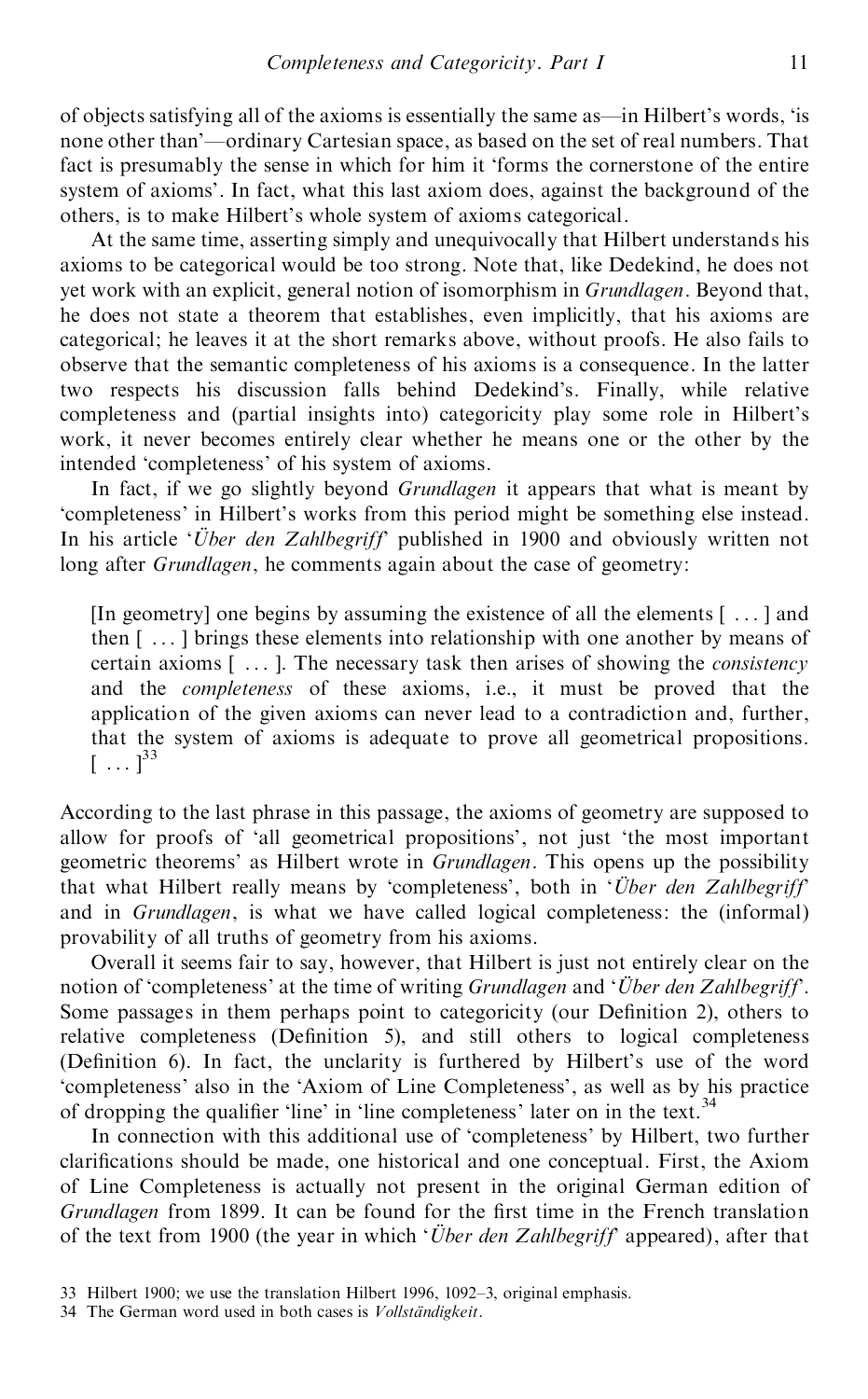also in the English translation from 1902, and then in the second German and all subsequent editions. Moreover, the initial version of the axiom is not that quoted above, but the following variant:

*Axiom of Completeness*. It is not possible to add new elements to a system of points, straight lines, and planes in such a way that the system thus generalized will form a new geometry obeying all of the five groups of axioms. In other words, the elements of geometry form a system which is incapable of being extended, provided that we regard the five groups of axioms as valid.<sup>35</sup>

That is to say, the Axiom of Completeness is initially formulated as a maximality condition for the whole space. It is only later that Hilbert reformulates it as a maximality condition just for lines in the space. (In later editions of *Grundlagen* the initial version of the Axiom of Completeness for the whole space becomes a theorem, i.e. is proved based on the axiom just for lines.<sup>36</sup>)

The conceptual point of clarification is this: Hilbert's Axiom of Completeness asserts that (the whole space or) each line in space cannot be extended further—by adding additional points—while maintaining all of the other axioms. It is worth being very precise and explicit here so as to prevent a common misinterpretation. Namely, the axiom does *not* say anything about the semantic, deductive or logical completeness of the system of axioms; *nor* does it say anything about categoricity, e.g. explicitly requiring the system of axioms to be categorical.<sup>37</sup> It is true, of course, that the Axiom of Line Completeness together with the other axioms has as a consequence the categoricity of the whole system of axioms; and such categoricity has, in turn, as a consequence the semantic completeness of this system of axioms. Still, what the Axiom of Line Completeness itself mentions is points in geometric space, not formulas in the corresponding language. In other words, what it asserts is the `completeness' (better: maximality) of the geometric space, not the completeness of the axiomatic system. This aspect comes out clearly if we reformulate Hilbert's axioms in formal logical terms. The Axiom of Line Completeness then shows itself to involve quantification over models of the axioms, not over sentences. 38

Three final, related observations about *Grundlagen*: first, like the Peano Axioms for the natural numbers, Hilbert's axioms for geometry can be formulated naturally and directly in higher-order logic. Indeed, except for Line Completeness, which is essentially higher-order, the axioms require only firstorder logic. But Hilbert himself, like Dedekind before him, just works with an informal background theory of functions and sets. Second, at this point in time Hilbert, again like Dedekind, does not have a precise enough notion of formal deduction at his disposal to be able to conceptualize the notion of deductive completeness, as opposed to categoricity, relative completeness, or logical

<sup>35</sup> Hilbert 1902, 25.

<sup>36</sup> In a footnote Hilbert attributes this result to Paul Bernays; see Hilbert 1971, 27.

<sup>37</sup> It has been taken to do one or the other by various commentators, from Veblen 1904, 346-7, on (see 3.5) below). Compare Fraenkel (4.2 below), more recently also Corcoran 1972, 108, for clarifications concerning this issue.

<sup>38</sup> For interesting further discussions of Hilbert's Axiom of Line Completeness in the light of more general mathematical developments see Ehrlich 1995, 1997. For more historical and philosophical background, in particular involving Hilbert's relation to Husserl in this connection, compare also Majer 1997 and DaSilva 2000.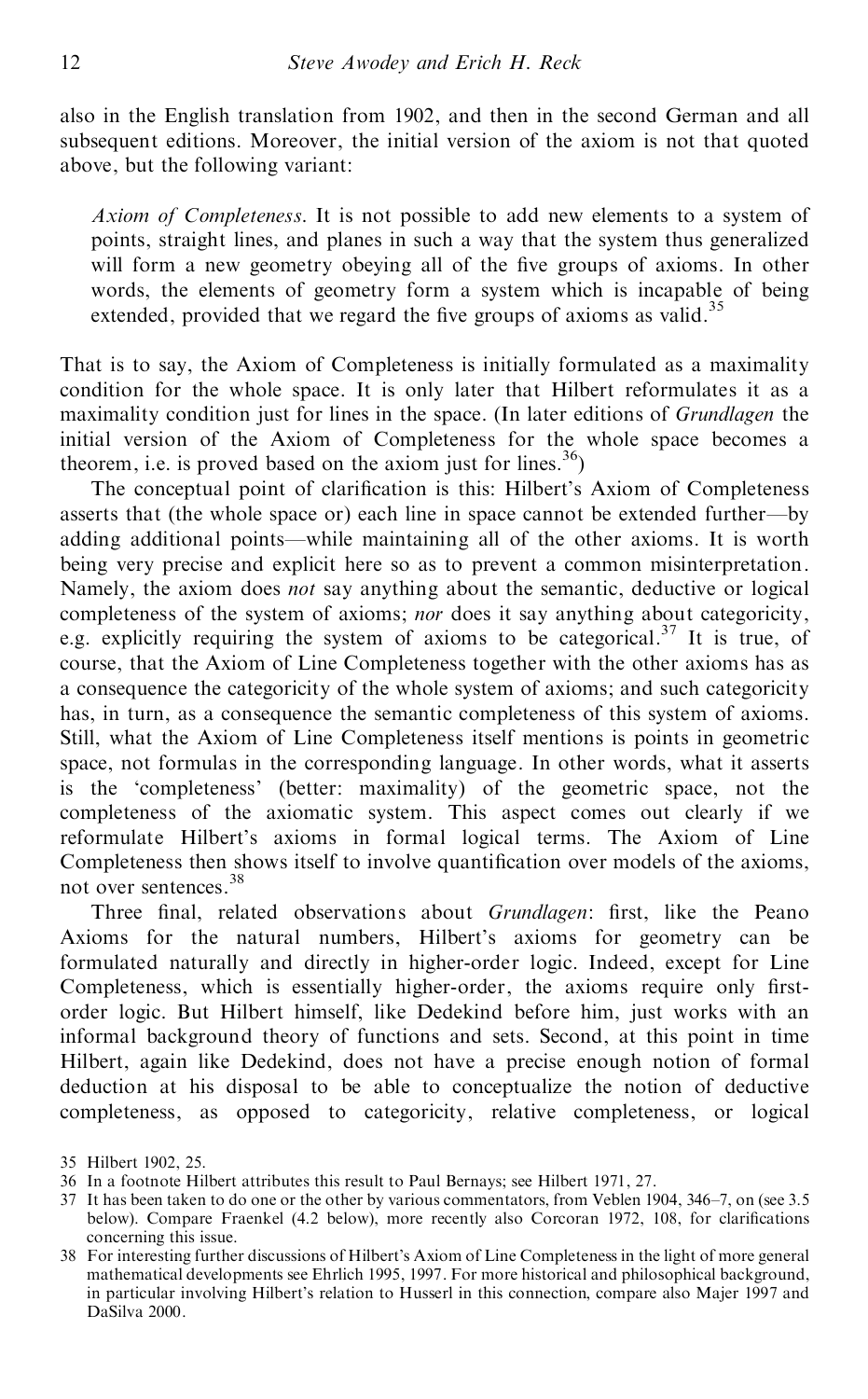completeness. Third, Hilbert is less explicit than Dedekind about the connection between categoricity and semantic completeness, and about the related notion of semantic consequence, as we have seen.<sup>39</sup> Overall, he seems to have no awareness yet that the notion of informal mathematical provability might be fruitfully analysed either in terms of syntactic or semantic consequence, or that there might be a significant difference between the latter two. (This will, of course, change drastically in his later work.)

# 3.3. *Dedekind and Hilbert on the real numbers*

Besides the natural numbers and geometric space, what called most urgently for an axiomatic treatment in nineteenth- and early twentieth-century mathematics was the theory of the real numbers, and with it the Calculus. The contributions of three mathematicians are particularly interesting in this connection: Dedekind, Hilbert and the American postulate theorist Edward V. Huntington.<sup>40</sup> We consider Dedekind's and Hilbert's contributions briefly in this Section, and Huntington's in the next.

Today it is common to base the theory of the real numbers on the axioms for a complete ordered field. The first explicit version of these axioms can be found in Hilbert's `*UÈ ber den Zahlbegriff*' from 1900. However, considerations of the crucial component in them—a precise formulation of the axiom of line completeness or continuity—go back at least as far as Dedekind's 'Stetigkeit und Irrationale Zahlen' from 1872.<sup>41</sup> What Hilbert did in *'Über den Zahlbegriff*' was not only to formulate his own version of that axiom, but to complement it with explicit axioms for an ordered ®eld. Hilbert's axioms are divided into four groups, in analogy with his treatment of geometry: (I) Axioms of Composition (assuring the existence of sums, products, inverses, etc. for all numbers), (II) Axioms of Calculating (commutativity, associativity, etc.), (III) Axioms of Ordering (connecting addition and multiplication to the ordering, in the usual way); and finally,  $(IV)$  Axioms of Continuity.

Before examining the two axioms in Hilbert's group  $(IV)$ , let us first remind ourselves of Dedekind's characterization of line completeness, as well as of some standard variants of it. Dedekind's main contribution in `*Stetigkeit und Irrationale Zahlen*' was to consider the following condition for a set of numbers *R*:

*Dedekind continuity*: for all cuts  $(A, B)$  of  $R$  there is an element  $c$  in  $R$  such that  $a \leq c \leq b$  for all  $a \in A$  and all  $b \in B$ .

Given the axioms for an ordered field, this condition is equivalent to the following:

*Least upper bound property*: for all subsets  $S \subseteq R$ , if *S* is bounded from above, then there is a least upper bound for *S* in *R*.

<sup>39</sup> Insofar as Hilbert is centrally concerned with independence questions in connection with the axioms for geometry and crucially answers these by considering models for various subsets of the axioms, the notion of semantic consequence is implicit in his early work. However, its relation to informal mathematical provability is not thematized by him at this point, much less its relation to a formal notion of deducibility.

<sup>40</sup> For general background on the `American postulate theorists', including Huntington, compare Scanlan 1991.

<sup>41</sup> Dedekind 1872.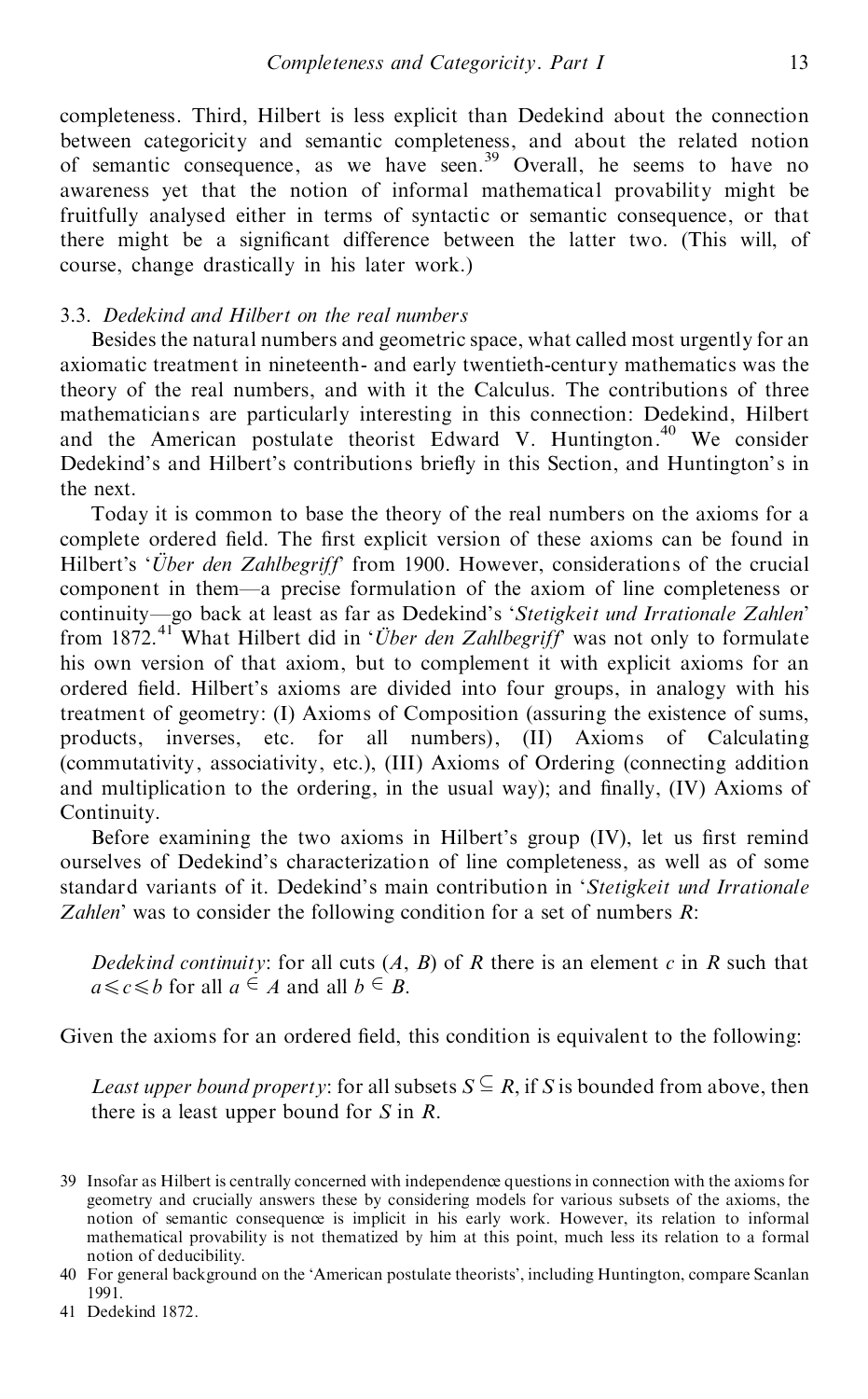Several additional variants have also played an important role historically:

*Bolzano continuity*: every bounded, infinite subset of *R* has a condensation point in *R*.

*Weierstrass continuity*: every bounded, infinite, and increasing sequence of elements in *R* has a least upper bound in *R*.

*Cauchy continuity:* every infinite Cauchy sequence of elements in *R* converges to an element in *R*.

*Cantor continuity:* every infinite nested sequence of intervals in *R* has a non-empty intersection.

Each of these conditions captures, in a slightly different but equivalent form, what it means for the real line to be 'line-complete' or 'continuous'. A logical formulation of any one of them requires second-order logic.

Hilbert, clearly aware of several of these alternatives, chooses none of them for his axiomatization of the reals. Instead, he uses the same procedure as in *Grundlagen*, taking as Axiom IV.1 the Archimedean Axiom and complementing it with the following:

IV.2 (Axiom of Completeness): It is not possible to add to the system of numbers another system of things so that the axioms I, II, III, and IV.1 are also all satisfied in the combined system; in short the numbers form a system of things which is incapable of being extended while continuing to satisfy all the axioms. 42

This condition might be abbreviated as follows:

*Hilbert continuity*: There is no ordered Archimedean field of which  $R$  is a proper ordered subfield.

Hilbert is aware, again, that adding these two axioms rules out all unintended models. That is to say, he notes that any system of numbers satisfying all of his axioms is essentially the same as the familiar system of real numbers:

Axioms IV.1 and IV.2 [...] imply (as one can show) Bolzano's theorem about the existence of a point of condensation. We therefore recognize the agreement of our number system with the usual system of real numbers.<sup> $43$ </sup>

It is tempting, once more, to attribute a clear understanding of the categoricity of his axioms for the real numbers to Hilbert. However, as in the case of geometry there are reasons to be more hesitant and cautious in that respect. In particular, Hilbert does again not formulate a corresponding theorem, much less does he prove one; he only hints at the issue in the remark above. More basically, he still does not have a precise, general notion of isomorphism at his disposal. He also, once more, does not infer the semantic completeness of his axioms from the above.

<sup>42</sup> Hilbert 1996, 1094.

<sup>43</sup> Hilbert 1996, 1095.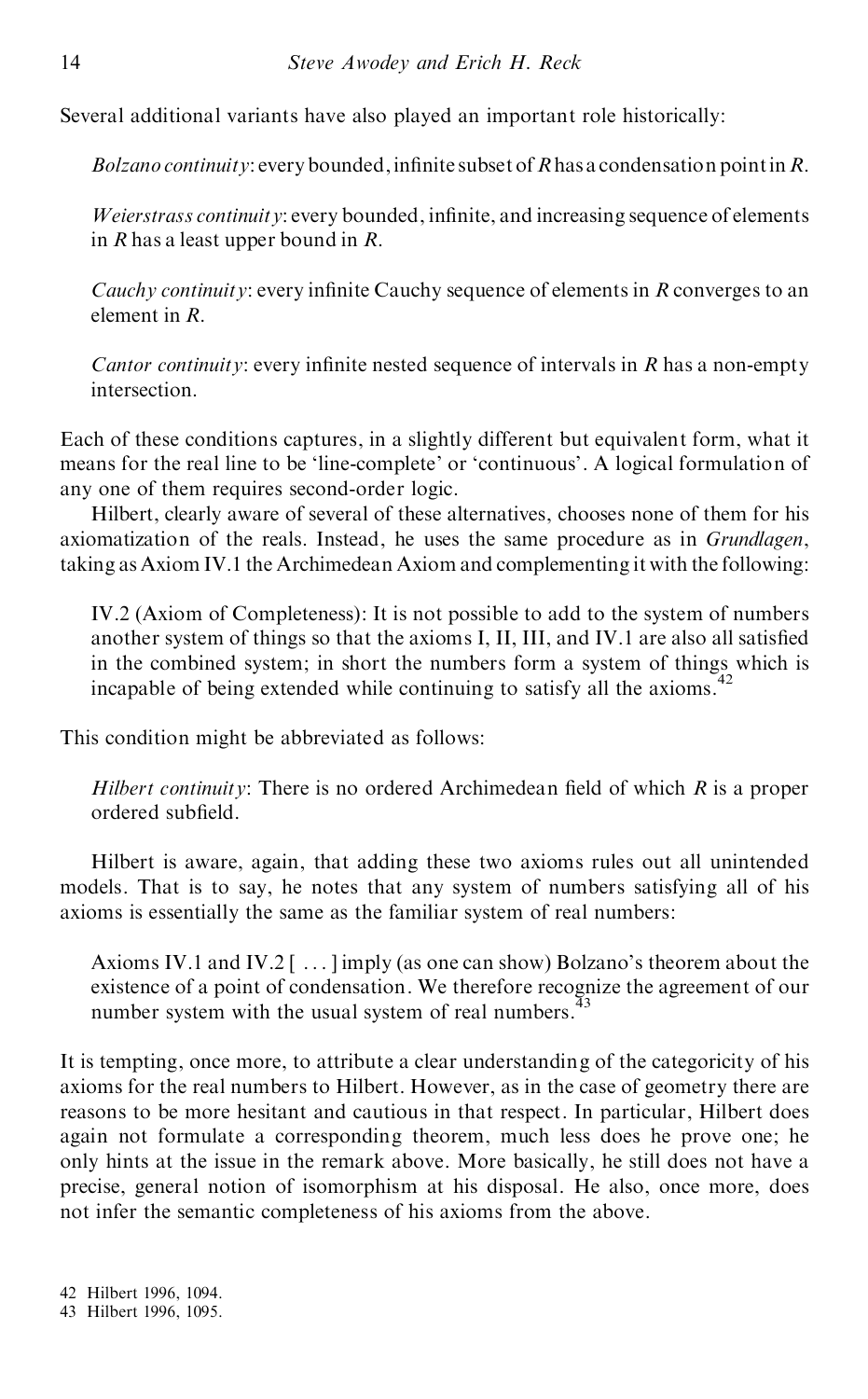Finally, Hilbert still has little to say about what he means by 'completeness' in this case, except for the following brief, but pregnant remark at the very end of `*UÈ ber den Zahlbegriff*':

Under the conception described above, the doubts which have been raised against the existence of the totality of all real numbers  $[\dots]$  lose all justification; for by the set of real numbers we do not have to imagine, say, the totality of all possible laws according to which the elements of a fundamental sequence can proceed, but rather—as just described—a system of things whose mutual relations are given by the *finite and closed* system of axioms I-IV, and about which new statements are valid only if one can derive them from the axioms by means of a finite number of logical inferences.<sup>44</sup>

Note the phrase 'a finite number of logical inferences' at the end. This might be taken to point in the direction of formal deduction and the deductive consequence relation, although Hilbert still has no system of logical deduction at his disposal that would give that notion a real bite. Indeed, it seems more likely that by `a finite number of logical inferences' he still simply means an ordinary, informal mathematical proof.

#### 3.4. *Huntington on the positive real numbers*

The next step in clarifying the notion of completeness, in particular in understanding the notion of categoricity as a kind of completeness, was taken by Edward V. Huntington in a series of papers from shortly after the turn of the century. The earliest and most relevant is his `A Complete Set of Postulates for the Theory of Absolute Continuous Magnitude' from 1902.<sup>45</sup>

In this article, Huntington does not try to give axioms—or 'postulates' as he prefers to call them—for the system of all real numbers, but only for the positive real numbers, which he calls 'absolute continuous magnitudes'. Besides relatively standard requirements for the algebraic and the ordering properties of the positive real numbers, this involves again an `axiom of continuity'. Here is Huntington's version of it:

*Postulate* 5: If *S* is any infinite sequence of elements  $a_k$ , such that  $a_k < a_{k+1}$ ,  $a_k < c$  $(k=1, 2, 3, ...)$  (where *c* is some fixed element), then there is one and only one element *A* having the following two properties:

- (1)  $a_k \leq A$  whenever  $a_k$  belongs to *S*;
- (2) if *y* and *A'* are such that  $y + A' = A$ , then there is at least one element of *S*, say  $a_r$ , for which  $A' < a_r$ .<sup>46</sup>

He adds in a footnote: `This postulate 5 is essentially the same as the principle employed by Weierstrass, in his lectures, for the definition of an irrational number.'

<sup>44</sup> Hilbert 1996, 1095, original emphasis.

<sup>45</sup> Huntington 1902; compare also Huntington 1903. Besides these two, a number of other articles on related topics (axioms for the complex numbers, groups, fields, etc.) were published by Huntington in the *Transactions of the American Mathematical Society* during the following years. For later summaries of the corresponding results see Huntington 1911, 1917.

<sup>46</sup> Huntington 1902, 267. Both here and below we have changed Huntington's notation slightly.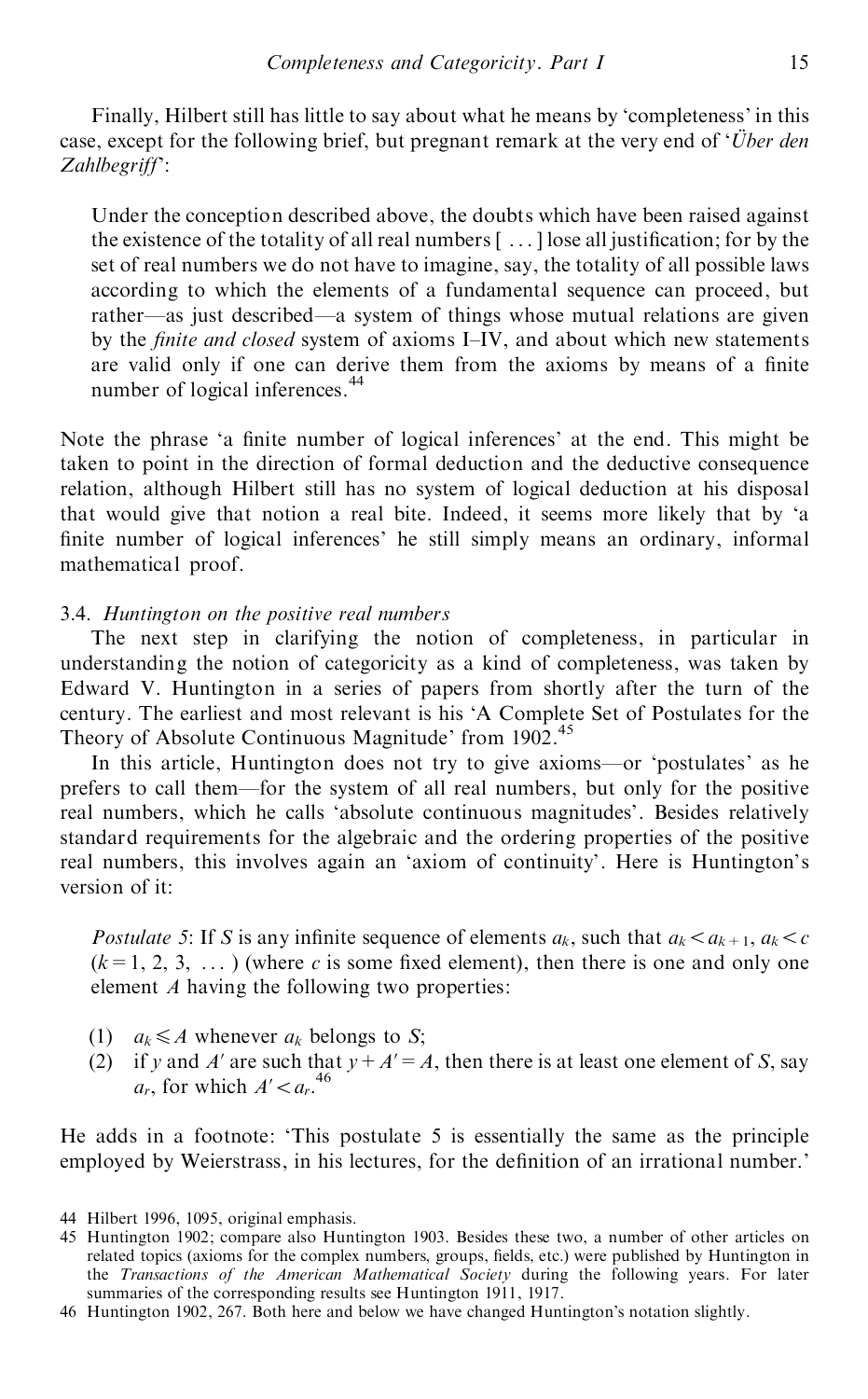Thus Huntington does not use a Hilbert-style maximality condition, although he draws on Hilbert's work in other ways. 47

Early on in his essay Huntington writes about his goals:

*Introduction*: The following paper presents a complete set of postulates or primitive propositions from which the mathematical theory of absolute continuous magnitude can be deduced.  $[\dots]$  The object  $[\dots]$  is to show that [the following six postulates] form a complete set; that is, they are  $(I)$  *consistent*,  $(II)$  *sufficient*, (III) *independent* (or *irreducible*). By these three terms we mean: (I) there is at least one assemblage in which the chosen rule of combination satisfies all the six requirements; (II) there is essentially *only one* such assemblage possible; (III) none of the six postulates is a consequence of the other five.  $[$  ...  $]$  *[T]he propositions 1±6 form a complete logical basis for a deductive mathematical theory*. 48

The second of Huntington's three conditions of adequacy for an axiomatic system what he calls 'sufficiency'—is clearly the one most relevant to the current discussion.

Like Dedekind in the case of the natural numbers, Huntington devotes several lemmas and theorems to his condition of 'sufficiency' in the rest of his paper. The most important of them is the following:

*Theorem II*: Any two assemblages *M* and *M'* which satisfy the postulates  $1-6$  are equivalent; that is they can be brought into one-to-one correspondence in such a way that  $a + b$  will correspond with  $a' + b'$  whenever *a* and *b* in *M* correspond with  $a'$  and  $b'$  in  $M'$  respectively.<sup>49</sup>

Thus, what Huntington provides is this: a careful formulation of the notion of isomorphism; an explicit definition of categoricity ('sufficiency') based on it; and a separate theorem, with proof, to the effect that his system of postulates is categorical.

At the same time, what Huntington means by `completeness' in the passage from his Introduction above still remains somewhat unclear. Much depends on what is meant by his cryptic phrase `a complete logical basis for a deductive mathematical theory'. There is no question that he makes categoricity central to his paper, which suggests that perhaps that is what he means by 'completeness'. However, the phrase `deductive mathematical theory' points to either deductive or logical completeness. Furthermore, any awareness that these notions might be significantly different from categoricity, or from semantic completeness, is still missing. As in Hilbert's case, the notion of `deducibility' remains too vague, and too tied to an unanalysed, information notion of mathematical provability, to allow for further progress.

Nevertheless, Huntington combines, in an explicit and careful way, several of Dedekind's and Hilbert's insights. He also coins—apparently for the first time—a special name for categoricity, namely 'sufficiency'. In those respects, formal axiomatics is consolidated on a high level in his work.<sup>50</sup>

<sup>47</sup> Huntington's paper contains a generous, interesting list of historical references, including to Hilbert 1900; see Huntington 1902, 265-6.

<sup>48</sup> Huntington 1902, 266, original emphasis.

<sup>49</sup> Huntington 1902, 277.

<sup>50</sup> As John Corcoran has pointed out to us, a particularly interesting, systematic treatment of these issues can be found in Huntington 1917, parts of which were published already in 1905-6. It would be worth analysing Huntington's contributions in this and related works further.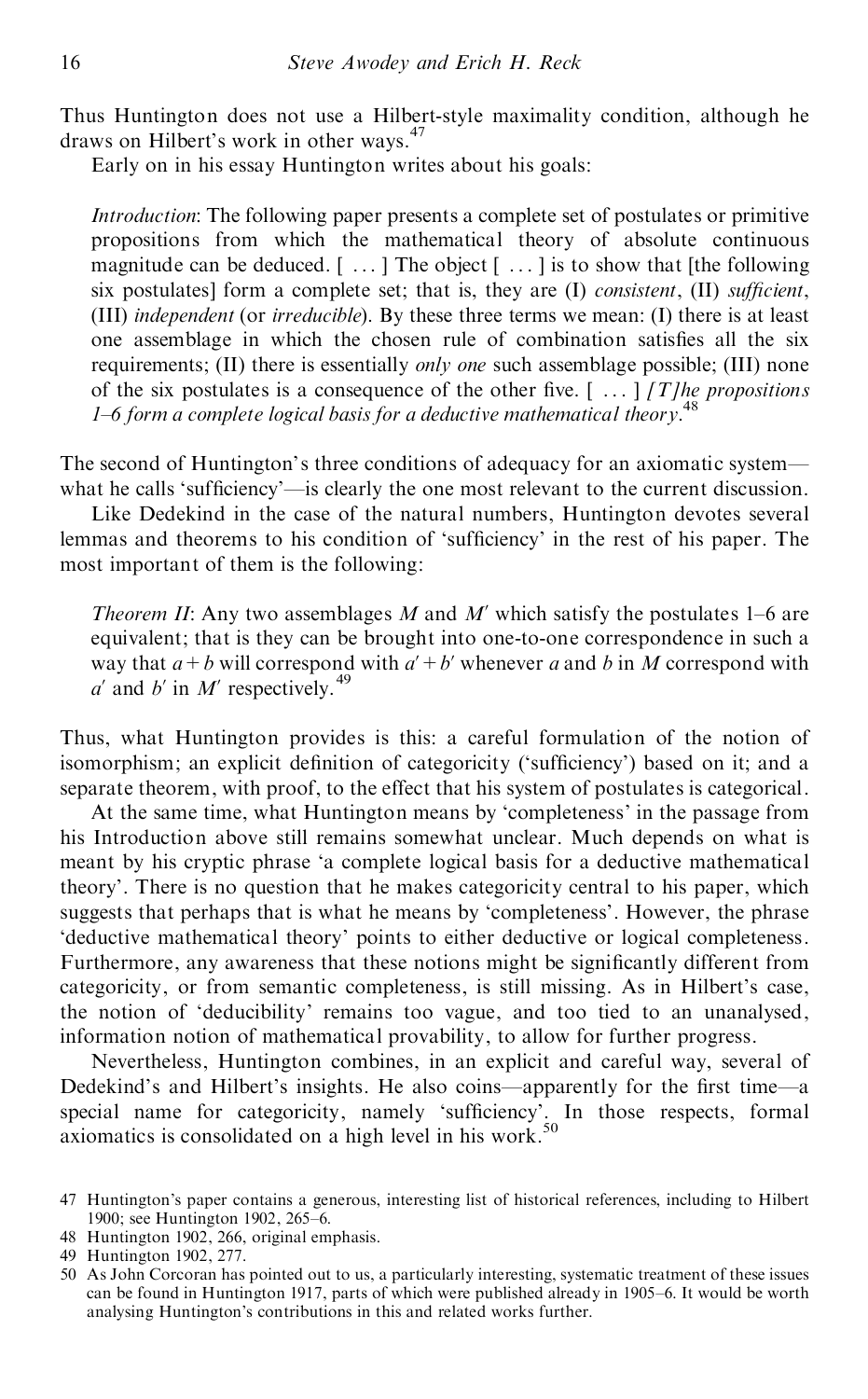#### 3.5. *Veblen on Euclidean and projective geometry*

Hilbert's axiomatic approach, especially as applied to geometry, was also adopted and developed further by Oswald Veblen, another of the so-called American postulate theorists.<sup>51</sup> Veblen started his mathematical career with a detailed study of Hilbert's *Grundlagen*. As a result he proposed a modified set of axioms, first published in his 'A system of axioms for geometry' from 1904.<sup>52</sup>

Several of the notions discussed so far come up in Veblen's paper. To begin with, in describing his goals he writes:

It is part of our purpose to show that there is *essentially only one* class of which the twelve axioms are valid. [ . . . ] Consequently any proposition which can be made in terms of points and order either is in contradiction with our axioms or is equally true of all classes that verify the axioms. The validity of any possible statement in these terms is therefore completely determined by the axioms; and so any further axioms would have to be considered redundant. [ . . . ] A system of axioms such as we have described is called *categorical*, whereas one to which it is possible to add independent axioms (and which therefore leaves more than one possibility open) is called *disjunctive*. 53

Regarding his terms 'categorical' and 'disjunctive' Veblen adds in a footnote: 'These terms were suggested by Professor John Dewey.' In the main text he continues:

The categorical property of a system of propositions is referred to by Hilbert in his 'Axiom der Vollständigkeit', which is translated by Townsend [the translator of *Grundlagen*] into `Axiom of Completeness'. E. V. Huntington, in his article on the postulates of the real number system, expresses this conception by saying that his postulates are sufficient for the *complete definition* of essentially a single assemblage. It would probably be better to reserve the word *definition* for the substitution of one symbol for another, and to say that a system of axioms is categorical if it is sufficient for the complete *determination* of a class of objects or elements.<sup>54</sup>

A number of points in these two passages deserve our attention.

First, Veblen is obviously quite clear about what categoricity amounts to, referring back to Huntington in that connection. At the same time, when he writes that `the categorical property of a system of *propositions* is referred to by Hilbert in his "Axiom der Vollständigkeit" he apparently misinterprets Hilbert's axiom, or at least describes it in a misleading way.

Second, Veblen, like Dedekind before him and again without proof, remarks explicitly that semantic completeness is a direct consequence of categoricity. Yet, note that his main formulation of semantic completeness—'any proposition either is in contradiction with our axioms or is equally true of all classes that verify the

54 Veblen 1904, 346-7, original emphasis.

<sup>51</sup> For more on Veblen's contributions to logic and the foundations of mathematics see Aspray 1991; compare also again Scanlan 1991.

<sup>52</sup> Veblen 1904, compare also Veblen 1902. What Veblen tried to do, in particular, was to reduce the number of primitive notions in geometry to two: 'point' and 'order'. However, this reduction didn't quite work, as one needs 'congruent' in addition. Compare Tarski and Lindenbaum 1926 and Tarski 1983, 306-7, for later clarifications about this issue. We are grateful to Michael Scanlan for making us aware of this detail.

<sup>53</sup> Veblen 1904, 346, original emphasis.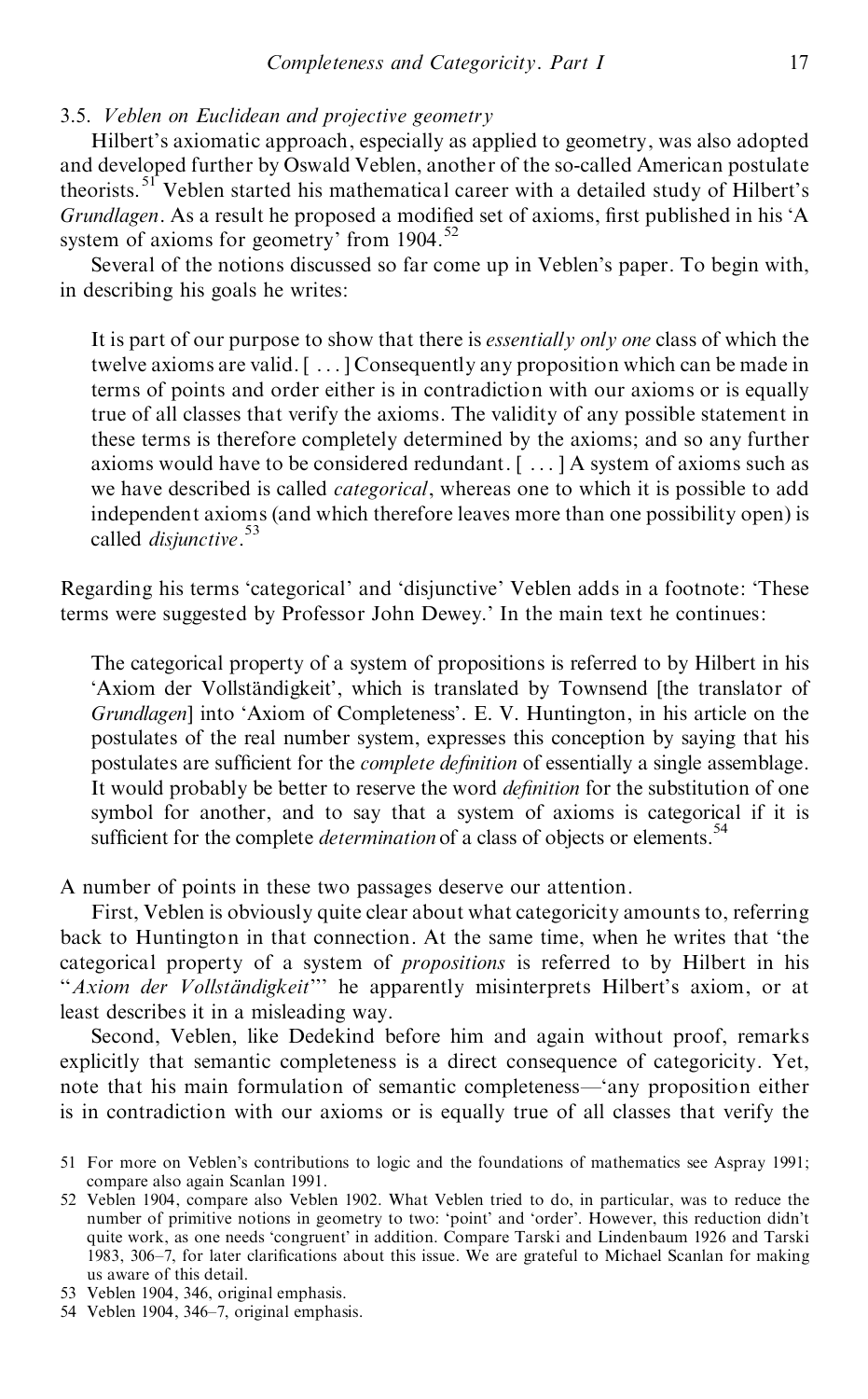axioms'—does not amount to our Definition  $3(1)$ , as in Dedekind's case, but to Definition  $3(3)$ .<sup>55</sup> In addition, Veblen's subsequent remark that 'the validity of any possible statement in these terms is therefore completely determined by the axioms' agrees with Definition  $3(2)$ . And Veblen's definition of a system of axioms being 'disjunctive'—'one to which it is possible to add independent axioms (and which therefore leaves more than one possibility open)'—points to Definition  $3(4)$ . So three of our four versions of `semantic completeness' come up explicitly in Veblen's remarks, and he treats them as obviously equivalent.

Third and perhaps most interestingly, Veblen relates categoricity more closely to semantic completeness than has been done previously. Note, e.g., how he introduces being disjunctive as a sort of complementary concept to—the negation of?—that of being categorical, and also as the negation of semantic completeness in the form of Definition  $3(4)$ . Still, it remains unclear what exactly the relation between these concepts is supposed to be.

In 1906 Veblen published another article on the same general topic, called `The foundations of geometry: a historical sketch and a simple example'. This article was written for the magazine *Popular Science Monthly*, as an overview article for a broader audience. It contains several passages which illuminate Veblen's views further. In connection with the notion of categoricity he now remarks:

If we have before us a categorical system of axioms, every proposition which can be stated in terms of our fundamental (undefined) symbols either is or is not true of the system of objects satisfying the axioms. In this sense it either is a consequence of the axioms or is contradictory with them. 56

Let us suppose that what Veblen meant was that `every proposition either is or is not true of *every* system of objects satisfying the axioms' (since, as he had emphasized earlier, a categorical system of axioms has `essentially only one' model). Then we can see him again moving without hesitation from categoricity to semantic completeness in this passage, the latter now formulated in the form of Definition 3(3)—assuming we understand the phrases 'consequence of the axioms' and `contradictory' in the semantic sense.

That Veblen usually does mean 'consequence' in the semantic sense, as opposed to the deductive sense, in the articles under discussion is confirmed by another brief remark from his 1904 article. There he notes that in the case of a categorical, thus semantically complete, system '[any new axiom is redundant] even were it not deducible from the axioms by a finite number of syllogisms'.<sup>57</sup> Note, at this point, the following: what Veblen suggests here is that a potential new axiom might be a semantic consequence of the old axioms without being a deductive consequence of them, i.e. without being 'deducible in a finite number of syllogisms'. What that implies, of course, is that the notion of semantic consequence might not coincide with that of deductive consequence. This is a radically new suggestion.

In another brief aside from his 1906 article Veblen is more direct and explicit, even if still somewhat hesitant, on the same topic. Here he formulates the following question:

<sup>55</sup> We are interpreting 'in contradition with our axioms' here as 'not satisfiable together', i.e. as involving semantic inconsistency. We will provide further justification for that interpretation shortly.

<sup>56</sup> Veblen 1906, 28.

<sup>57</sup> Veblen 1904, 346.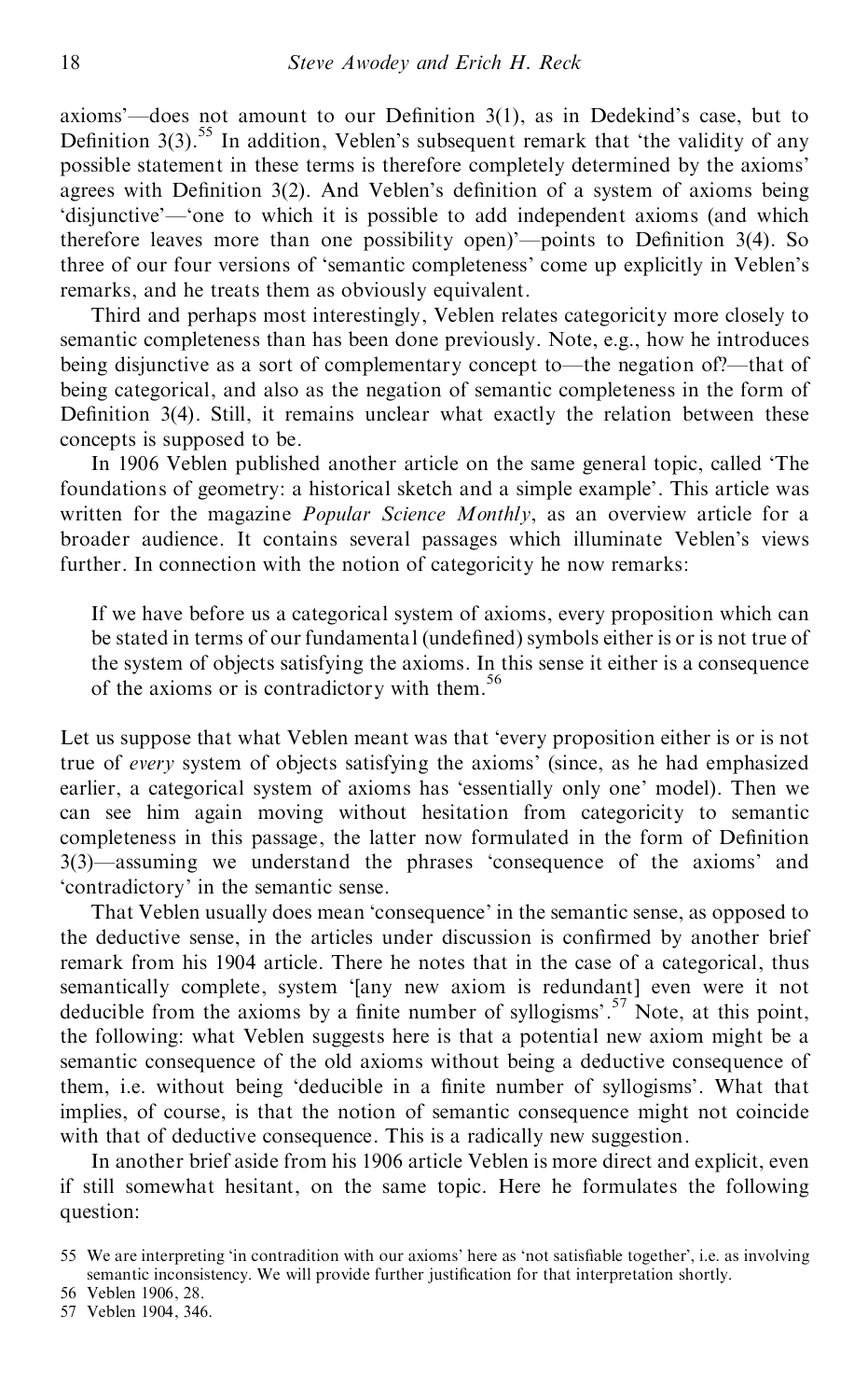But if [a proposition] is a consequence of the axioms, can it be derived from them by a syllogistic process? Perhaps not.<sup>58</sup>

Given that Veblen, like Dedekind, Hilbert and Huntington before him, is not using a precise notion of deductive consequence, and only an implicit notion of semantic consequence, this question is quite remarkable and insightful. With it Veblen takes a significant step beyond all the other authors considered so far.

A final word on Veblen: soon after finishing his work on Hilbert and Euclidean geometry, he turned his attention to projective geometry; and within a few years he and his co-worker J. W. Young succeeded in, among other things, formulating a categorical system of axioms for that geometry as well. This axiom system was first published in their article 'A set of assumptions for projective geometry', from 1908.<sup>59</sup>

#### **4. Logic and metatheory**

Let us take stock briefly. By 1908 we have axiomatizations for several main areas of then-contemporary mathematics: the theories of the natural numbers, the real numbers, and Euclidean and projective geometry. In each case `completeness' is stated as an explicit goal, a criterion of adequacy for the axiomatization. What 'completeness' means, more or less explicitly, is primarily categoricity, secondarily semantic completeness (in various equivalent forms), and in some cases even relative completeness or logical completeness. Also, semantic completeness is repeatedly recognized to be a direct consequence of categoricity, although no proof of that fact is ever given; and sometimes the two notions are conflated, or apparently treated as equivalent. Finally, it is only around  $1904-1906$  that we have found the first expression of a suspicion, in some asides of Veblen's, that neither categoricity nor semantic completeness may need to coincide with deductive or logical completeness, or more generally that the deductive consequence relation may differ from its semantic counterpart.

## 4.1. Principia Mathematica *and its descendants*

From a contemporary point of view the main ingredient missing in the works considered so far is a precise and purely formal notion of deductive consequence. Without such a notion, it is hard to study the relation between semantic and deductive consequence systematically, or even to formulate the relevant questions in a clear and fruitful way. <sup>60</sup> That situation only changed gradually. Ignoring the work of Gottlob Frege, as was in effect done at the time,  $61$  the first major step forward in that connection was the publication of Whitehead and Russell's *Principia Mathematica* in 1910–1913.<sup>62</sup> Although the authors of *Principia* did not

<sup>58</sup> Veblen 1906, 28.

<sup>59</sup> See Veblen and Young 1908. Compare also the more systematic discussion in Veblen and Young 1910.

<sup>60</sup> As already noted, the notion of semantic consequence was also not given a mathematically precise articulation until later, despite having been used with varying degrees of precision by some of the writers considered so far.

<sup>61</sup> Frege's work on logic in Frege 1879 and later writings failed to have a significant influence on the developments discussed so far, as already mentioned in the case of Dedekind. This was, no doubt, partly due to his traditional, anti-formalist views about axiomatics. For illuminating recent discussions of that aspect of Frege's logic see Blanchette 1996 and Goldfarb 2001.

<sup>62</sup> See especially the first volume, Whitehead and Russell 1910.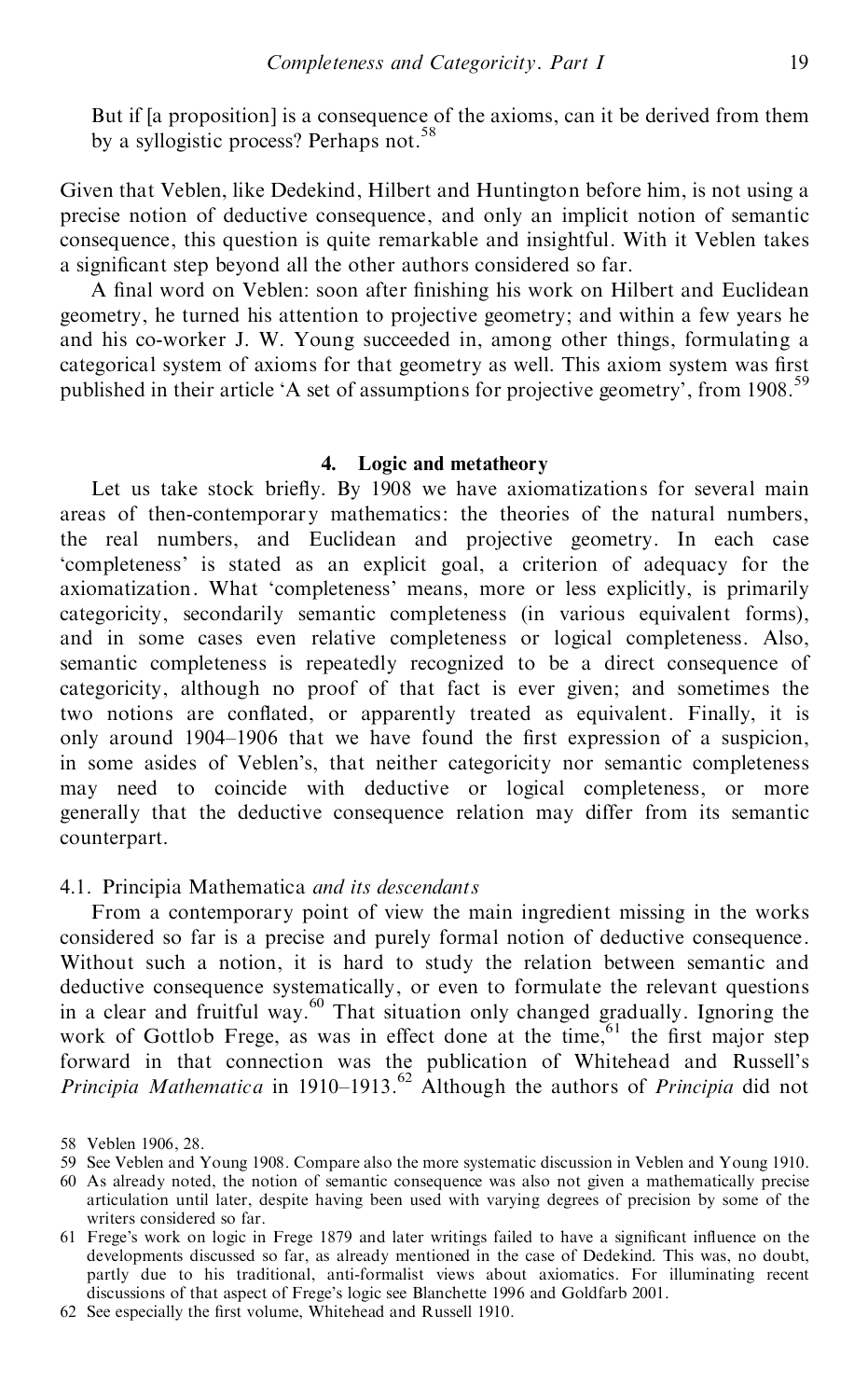caste their logic into a formal axiomatic mold in the spirit of Dedekind, Peano, Hilbert, Huntington, and Veblen, they did convince several mathematicians and logicians of the value of their new, more formal approach to logical deduction, notably Hilbert and Rudolf Carnap.<sup>63</sup>

The logic presented in *Principia* was essentially higher-order predicate logic, together with a controversial 'ramified' theory of types and axioms of reducibility, infinity and choice. From a later point of view, it contains a number of philosophically-motivate d complications that were mathematically inconvenient and unnecessary. This was recognized gradually in the 1920s, in connection with the following two discoveries: first, one can isolate the subsystems of propositional and first-order logic and study them with good results. Second, one can simplify the higher-order part of the logic to the `simple' theory of types, thus also eliminating the need for the problematic axiom of reducibility, at least for mathematical purposes.

From today's point of view it hardly seems necessary to motivate the separate attention given to propositional and first-order logic. We have come to understand that these subsystems have interesting and mathematically significant properties. In particular, both propositional and first-order logic are complete with respect to standard truth-value and set-theoretic semantics, in the sense of Definition 1 above. For propositional logic this result was established independently by Paul Bernays, in an unpublished work from 1918, and by Emil Post, who published it in 1921.<sup>64</sup> For first-order logic it was established by Kurt Gödel in 1929.<sup>65</sup> Moreover, first-order logic was early-on shown to have various related characteristics like compactness and the Löwenheim-Skolem properties.

From the 1910s to the 1930s, most logicians working on axiomatics and the foundations of mathematics—including Hilbert, Gödel, Carnap and Tarski-did not work with first-order logic, however, but with some version of higher-order logic, along the lines of simple type theory. A main historical source for that theory was Frank Ramsey's article `Mathematical Logic', from 1926, in which various arguments for simplifying the logic of *Principia* were given.<sup>66</sup> Similar suggestions were also made by others around that time, including the Polish logician Leon Chwistek.<sup>67</sup> The first general exposition of the theory was published in Rudolf Carnap's *Abriû der Logistik* from 1929. The theory reached its 'canonical' form in Alonzo Church's 'A formulation of the simple theory of types' from 1940.<sup>68</sup>

Of course, we now know that neither higher-order logic nor the restricted fragment called second-order logic are complete in the sense of Definition 1 with respect to their standard set-theoretic semantics, as was famously established by

<sup>63</sup> For Hilbert see Sieg 1999; for Carnap see Section 4.2 below.

<sup>64</sup> See Bernays 1918 and Post 1921; compare also the historical discussion in Sieg 1999 and Zach 1999.

<sup>65</sup> See Gödel 1929 and the published version in Gödel 1930; compare also Henkin 1950. Around the same time as Gödel, and independently, Jacques Herbrand developed similar ideas in his dissertation; compare the historical notes in Church 1956, 291, Goldfarb 1971, 265ff. and Dreben and Heijenoort 1986.

<sup>66</sup> Ramsey 1926. Ramsey's views were influenced by, among others, Ludwig Wittgenstein.

<sup>67</sup> See Chwistek 1925, also Chwistek 1967, especially 342-3; the latter was originally published as Chwistek 1921. Compare also the corresponding historical notes in Church 1956, 355.

<sup>68</sup> See Carnap 1929 and Church 1940. Note that Gödel 1931 is also based on a version of the simple theory of types. In contrast, Hilbert and Ackermann 1928 is still framed in ramified type theory. Moreover, it should be emphasized that Frege's *Begriffsschrift* of 1879 already contained the essentials of simple type theory.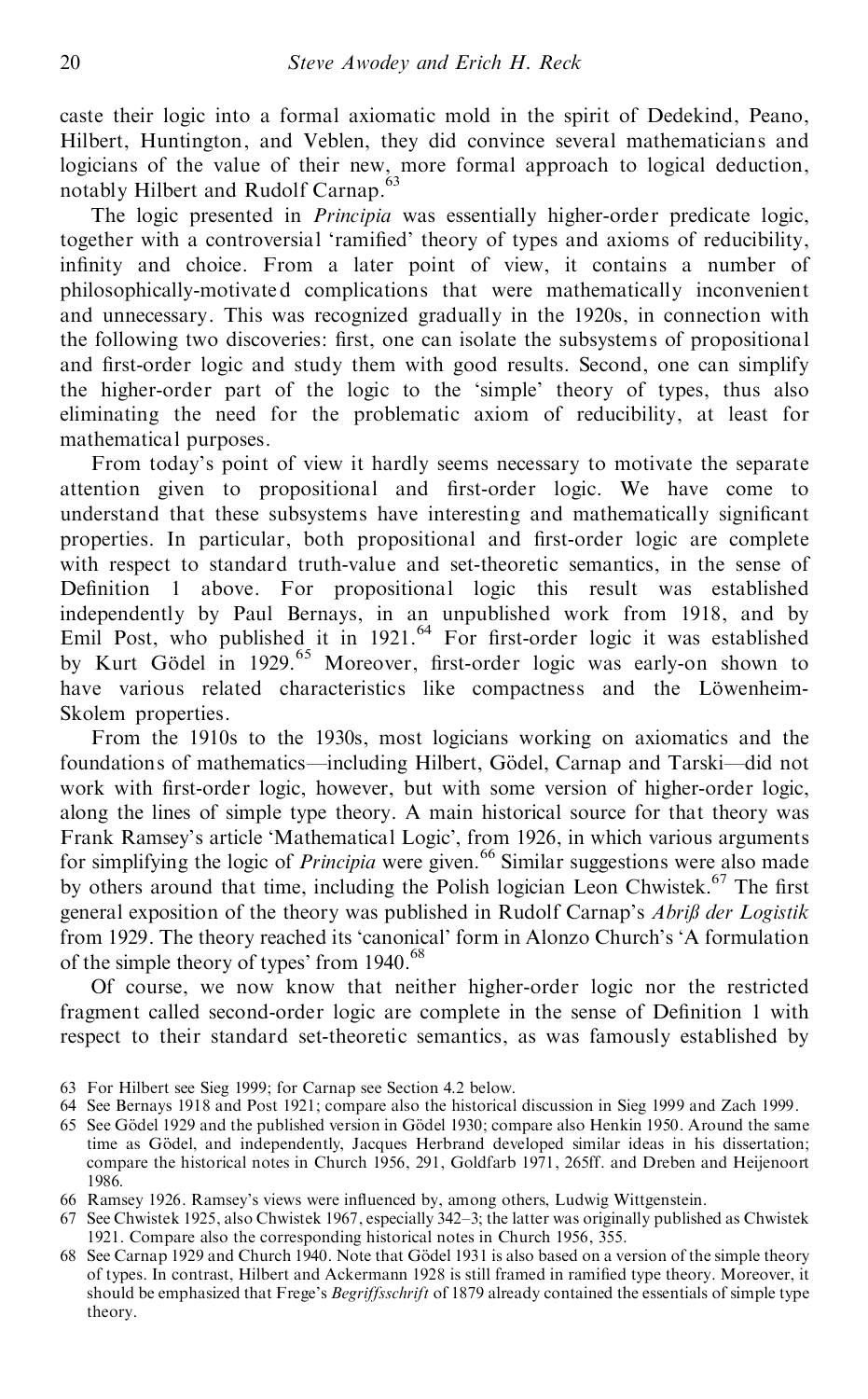Gödel in 1930. $^{69}$  It should be kept in mind, however, that this incompleteness is relative to a particular choice of semantics.<sup>70</sup> Moreover, owing to its greater expressive capacity, higher-order logic has some important advantages for axiomatics. In particular, it permits the finite and categorical axiomatizations of the classical mathematical theories discussed above.

#### 4.2. *Fraenkel, Carnap and early metatheory*

In addition to the emergence of both first-order logic and the simple theory of types, the 1920s and 1930s saw an increase of attention to metatheoretic questions, now also including consideration of formal deduction, and especially in connection with the notions of completeness and categoricity.

Much of this work came out of, or was influenced by, the Hilbert school of proof theory centred at Göttingen.<sup>71</sup> At this point, Hilbert and his coworkers paid special attention to deductive issues, thus going far beyond Hilbert's *Grundlagen der Geometrie* and *'Über den Zahlbegriff*' in that respect. As a result, influential statements of the question whether first-order logic is complete in the sense of our Definition 1 were published both in Hilbert and Ackermann's *Grundzüge der theoretischen Logik* from 1928 and in Hilbert's `*Probleme der Grundlegung der Mathematik*' from 1929; and the same is true for the question whether the then usual axiom systems for the natural and real numbers are deductively or logically complete in the sense of our Definitions 3 and 6, respectively.<sup>72</sup> Answers to these questions, as well as further results along similar lines, were primarily due to Kurt Gödel in Vienna and to Alfred Tarski and his coworkers in Warsaw.<sup>73</sup>

Here we will focus on the contributions of two other figures: Abraham Fraenkel and Rudolf Carnap. Their works are particularly relevant for several reasons: first, many of their metatheoretic investigations actually pre-date those of Godel and Tarski, and are largely independent of the Hilbert school. Second, there is a direct connection between their investigations and the developments described earlier in this paper. Third, unlike most metatheoretic studies from the 1930s and 1940s on, theirs are not restricted to first-order logic, thus providing us with a useful broader perspective. And fourth, some of the questions raised in their writings—especially concerning the relation between semantic completeness and categoricity in the specific context of higher-order logic—are not only interesting, but also still unresolved. Overall, we believe that Fraenkel and Carnap deserve more attention and credit in this connection than they have received so far.

Probably the first text to focus directly and systematically on the relation between categoricity and several different notions of completeness was Fraenkel's *Einleitung in die Mengenlehre*. This book was initially published in 1919, enlarged to a second edition in 1923, and enlarged again to a third edition in 1928.<sup>74</sup> The first edition is

<sup>69</sup> The result was first published in Gödel 1931. For historical notes in this connection see Dreben and Heijenoort 1986.

<sup>70</sup> In the sequel we will consider alternate semantics relative to which deductive higher-order logic is complete.

<sup>71</sup> See again Sieg 1999. We also count Hermann Weyl as a member of Hilbert'sschool here; compare in this connection Weyl 1926, especially chapter I: 'Mathematical Logic. Axiomatics'.

<sup>72</sup> Hilbert and Ackermann 1928 and Hilbert 1929; the latter was presented as a lecture in Bologna in 1928. For historical background compare here Dreben and Heijenoort 1986 and Mancosu 1998, 149-88.

<sup>73</sup> For Gödel see the works cited above, for Tarski see many of the articles in Tarski 1983, especially Lindenbaum and Tarski 1935.

<sup>74</sup> For the second and third editions see Fraenkel 1923, 1928. Translations of passages from these works will be our own.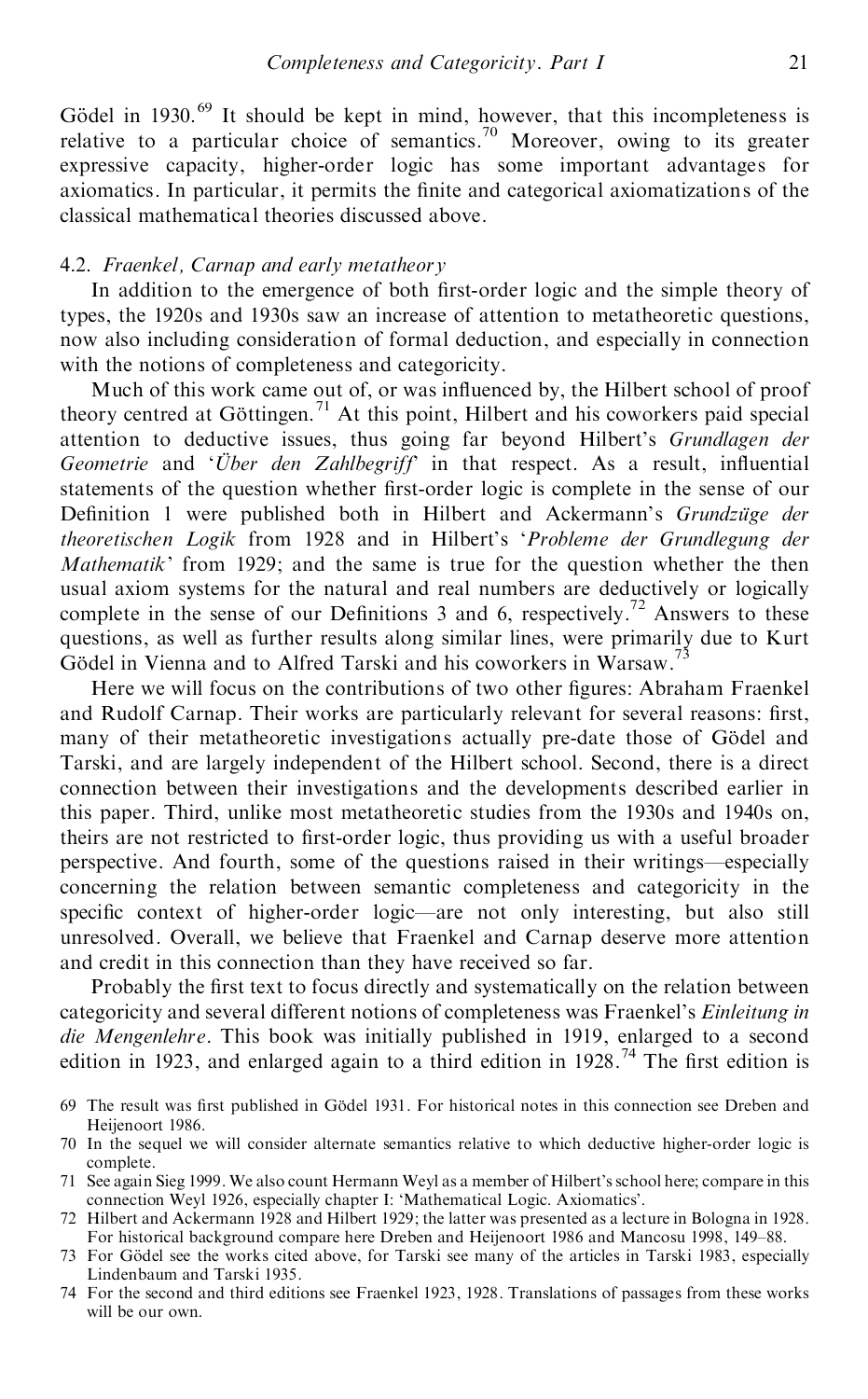still silent on this issue, but in the second Fraenkel adds a separate section on `the axiomatic method'. In it he considers several general questions and conditions concerning axiomatic theories of the kind we encountered above, i.e. finite sets of axioms. Thus he writes:

Besides independence [of the axioms] a second, even more important property usually required, if possible, from a system of axioms is the *completeness of the system*. This property has been studied much less so far and, when studied at all, has not always been understood in the same sense. What probably comes to mind first is the conception according to which the completeness of an axiomatic system demands that the axioms encompass and govern the entire theory based on them, in such a way that every relevant question can be answered, one way or the other, by means of inferences from the axioms. Obviously assessing completeness in this sense is closely connected with the problem of the decidability of mathematical questions discussed in the previous paragraph [...] and is, thus, impeded by considerable difficulties. [  $\ldots$ ]

More sharply circumscribed and easier to assess is another sense of completeness for a system of axioms, a sense first characterized fully by *O*. *Veblen*, it seems.<sup>75</sup> According to it an axiomatic system is called complete if it determines uniquely the mathematical objects governed by it, including the basic relations between them, in such a way that between any two interpretations of the basic concepts and relations one can effect a transition by means of a 1-1 and isomorphic correlation.  $\begin{bmatrix} 1 & 0 \\ 0 & 1 \end{bmatrix}^{\frac{1}{6}}$ 

Thus in 1923 Fraenkel distinguishes clearly between categoricity (the second notion mentioned) and what looks very much like deductive completeness (the first notion mentioned). However, no distinction is made between deductive and semantic completeness, leaving a small doubt about what is meant by the phrase `inferences from the axioms' above.

Fraenkel adds an explicit discussion of the latter distinction in the third edition of his book. There the passage just quoted is modified and expanded as follows:

[T]he completeness of a system of axioms demands that the axioms encompass and govern the entire theory based on them in such a way that every question that belongs to and can be formulated in terms of the basic notions of the theory can be answered, one way or the other, in terms of deductive inferences from the axioms. Having this property would mean that one couldn't add any new axiom to the given system (without adding to the basic notions) so that the system was 'complete' in that sense; since every relevant proposition that was not in contradiction with the system of axioms would already be a consequence and, thus, not independent, i.e., not an 'axiom'. [ ... ]

Closely related to this first sense of completeness, but by far not as far reaching and easier to assess, is the following idea: [ ... ] In general, a

<sup>75</sup> In a footnote Fraenkel refers to Veblen 1904 and Huntington 1902 at this point, as well as to earlier work of his own.

<sup>76</sup> Fraenkel 1923, 226-7, original emphasis.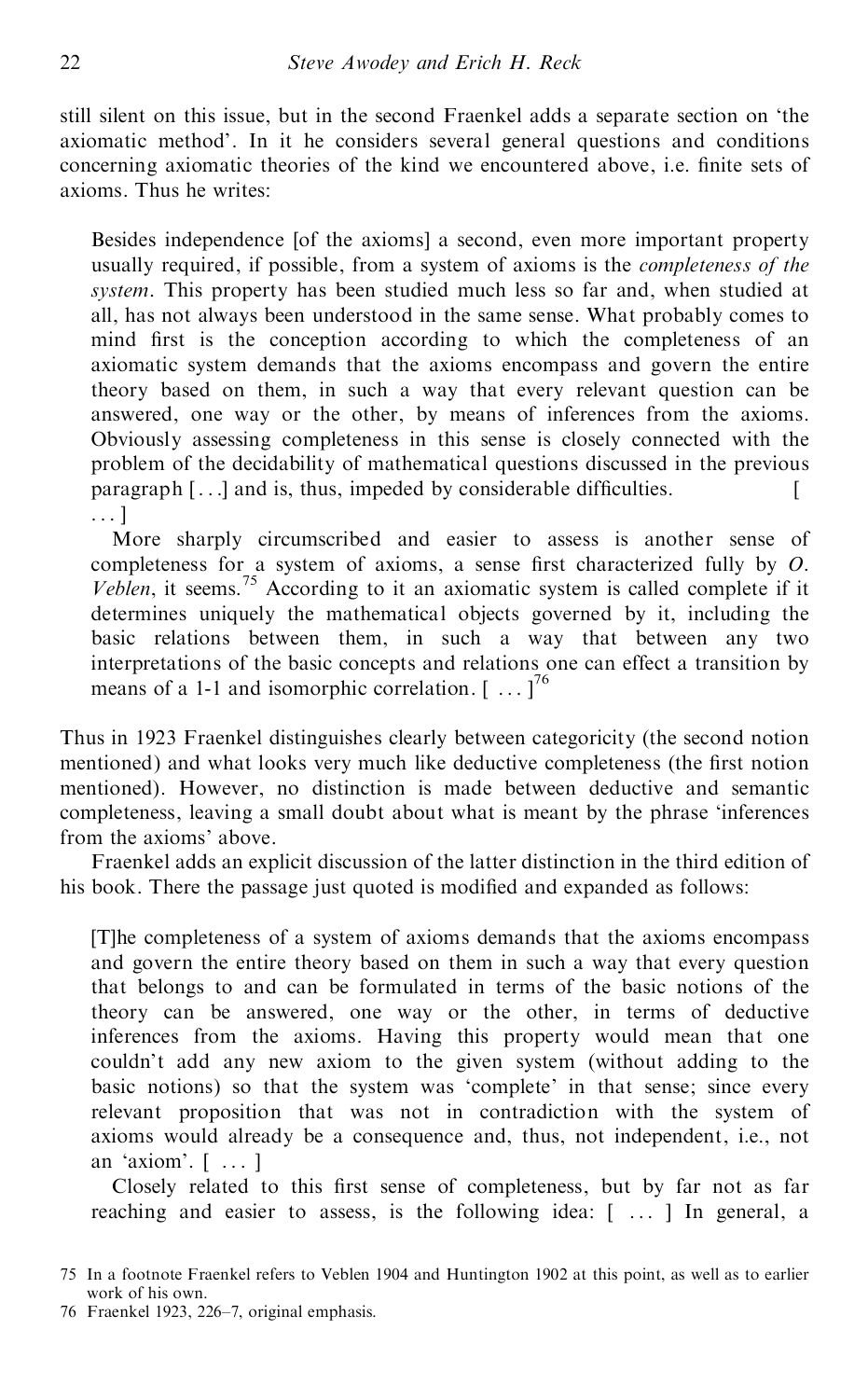number of propositions that are inconsistent with each other and that can, thus, not be provable consequences of the same system of axioms can nevertheless be compatible with that system individually. Such a system of axioms leave open whether certain relevant questions are to be answered positively or negatively; and it does so not just in the sense of deducibility by current or future mathematical means, but in an absolute sense (representable by independence proofs). A system of axioms of that kind is then, with good reason, to be called incomplete. As a consequence, one can [...] pose the problem of completeness also as follows: Let *A* be a proposition relevant with respect to a given system of axioms. The system is to be called *complete* if, no matter whether we in fact succeed to deduce the truth or falsity of *A* from the system or are able to secure its deducibility theoretically, only *either* the truth *or* the falsity of *A*—but not both possibilities—is *compatible* with the system. [ ... ]

Quite different, finally, is another sense of completeness, probably characterized explicitly for the first time by Veblen.  $[\dots]^{77}$  According to it a system of axioms is to be called *complete*—also 'categorical' (Veblen) or 'monomorph' (Feigl-Carnap)—if it *determines the mathematical objects falling under it uniquely in the formal sense*; i.e. such that between any two realizations one can always effect a transition by means of a 1-1 and isomorphic correlation.<sup>78</sup>

Clearly at this point, in 1928, Fraenkel is able to characterize distinctly first deductive completeness, then semantic completeness, and finally categoricity, along lines quite close to our Definitions 4, 3 and 2, respectively. Also, with respect to both deductive and semantic completeness he mentions several of the variants distinguished by us and, like Veblen, recognizes their equivalence.

A further step forward in the 1928 edition of Fraenkel's book is his recognition and clarification of the difference between completeness in any of his three senses, on the one hand, and completeness in the sense of Hilbert's `Axiom of Completeness', on the other. Thus in a footnote, attached to the second paragraph quoted above, Fraenkel writes:

So as to avoid misunderstandings let me emphasize that this kind of completeness [deductive completeness] has conceptually nothing to do with that involved in [Hilbert's] 'Axiom of Completeness' [ ... ]. In the latter it is the objects governed by the axioms, in the former the axioms themselves, that are not capable of extension. Of course, there is still a close connection between what is expressed in the Axiom of Completeness and the notions of completeness to be discussed below. This connection awaits clarification in detail.  $\left[ \ldots \right]^{79}$ 

Fraenkel is obviously more careful and precise here than Veblen was several years earlier.<sup>80</sup>

<sup>77</sup> Here Fraenkel refers again, now in the text, not just in a footnote, to Veblen 1904 and Huntington 1902.

<sup>78</sup> Fraenkel 1928, 347-9, original emphasis.

<sup>79</sup> Fraenkel 1928, 347.

<sup>80</sup> In Rudolf Carnap's article `*Eigentliche und uneigentliche Begriffe*', published in 1927, this point is made as well, if more briefly; see Carnap 1927, 366. (On the relation between Carnap's and Fraenkel's works see below.)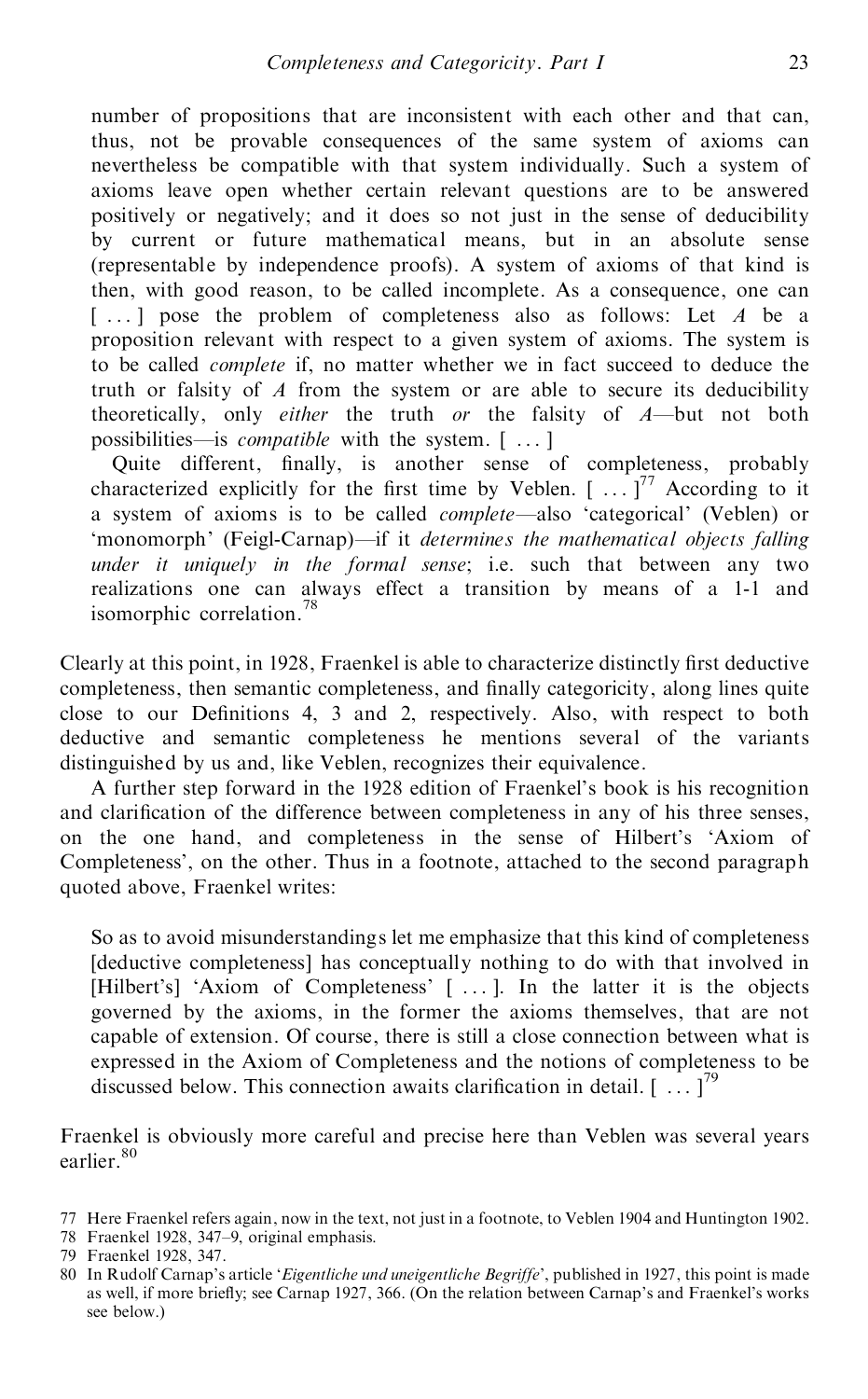In the main text, Fraenkel continues with a further clarification of the relation between deductive and semantic completeness:

If one compares the three different (and, incidentally, by no means exhaustive) notions of completeness above, completeness in the first sense has obviously a special status; it has, correspondingly, also been called `*Entscheidungsdefinitheit*'. We could assess it only by 'the establishment of a fixed method of proof that leads, provably, to the solution of any relevant problem'. As such it is to be left aside as unrealizable if the area in question is not trivial, e.g. of strictly finite structure (Weyl 1926, 20).<sup>81</sup> The situation is quite different with respect to the second notion. In that case there is, as we should note, a difference between a decision 'being-determinate-in-itself' and the general *establishment* of what that decision is, e.g. in the form of a method of proof. Put in a more mathematical way: a system of axioms could actually determine an area insofar as never to allow that besides a well known axiom *A* its contradictory opposite  $\neg A$  is also compatible with the axioms, while at the same time a decision was impossible about whether *A* or  $\neg A$  holds, e.g. because such a decision could not be forced in a finite number of steps! Moreover, the establishment of a general method to make such decisions could be impossible. In many cases the [semantic] completeness of a system of axioms may, then, be a fact. But the question of how to establish that fact—as a characteristic property of a system of axioms—is still open. That question is obviously of considerable interest, as is the question of how to connect it to completeness in the third sense above [categoricity].<sup>82</sup>

Two aspects of this last passage are particularly noteworthy: first, Fraenkel is much more clear and definite than Veblen—not to mention Dedekind, Hilbert, and Huntington—about the difference between deductive and semantic completeness. He is also strikingly pessimistic about the possibility of having a `non-trivial' system of axioms that is deductively complete (partly because, following Weyl, he still thinks it is not possible to come up with a logical calculus that is complete in the sense of our Definition 1). Second, at the end of the passage he explicitly poses the question of how semantic completeness and categoricity are related (in conjunction with the question of how to establish that a system is semantically complete in the first place). As we saw, several earlier writers had stated, without proof, that categoricity implies semantic completeness. But crucially, Fraenkel's question also concerns the converse: Is it the case that semantic completeness implies categoricity?

This is the point at which to turn to Rudolf Carnap, in particular to a neglected work on logic and axiomatics from the second half of the 1920s entitled *Untersuchungen zur allgemeinen Axiomatik*. <sup>83</sup> In it Carnap extends Fraenkel's considerations in the following three ways: he makes serious attempts to answer Fraenkel's questions about the precise connections between categoricity, deductive completeness, and semantic completeness. Unlike

- 81 The reference is to Weyl 1926.
- 82 Weyl 1926, 352, original emphasis.

<sup>83</sup> This work has only recently been edited and published, based on manuscripts found in Carnap's *Nachlaû*; see Carnap 2000. In what follows we draw heavily on the study of it (Awodey and Carus 2001).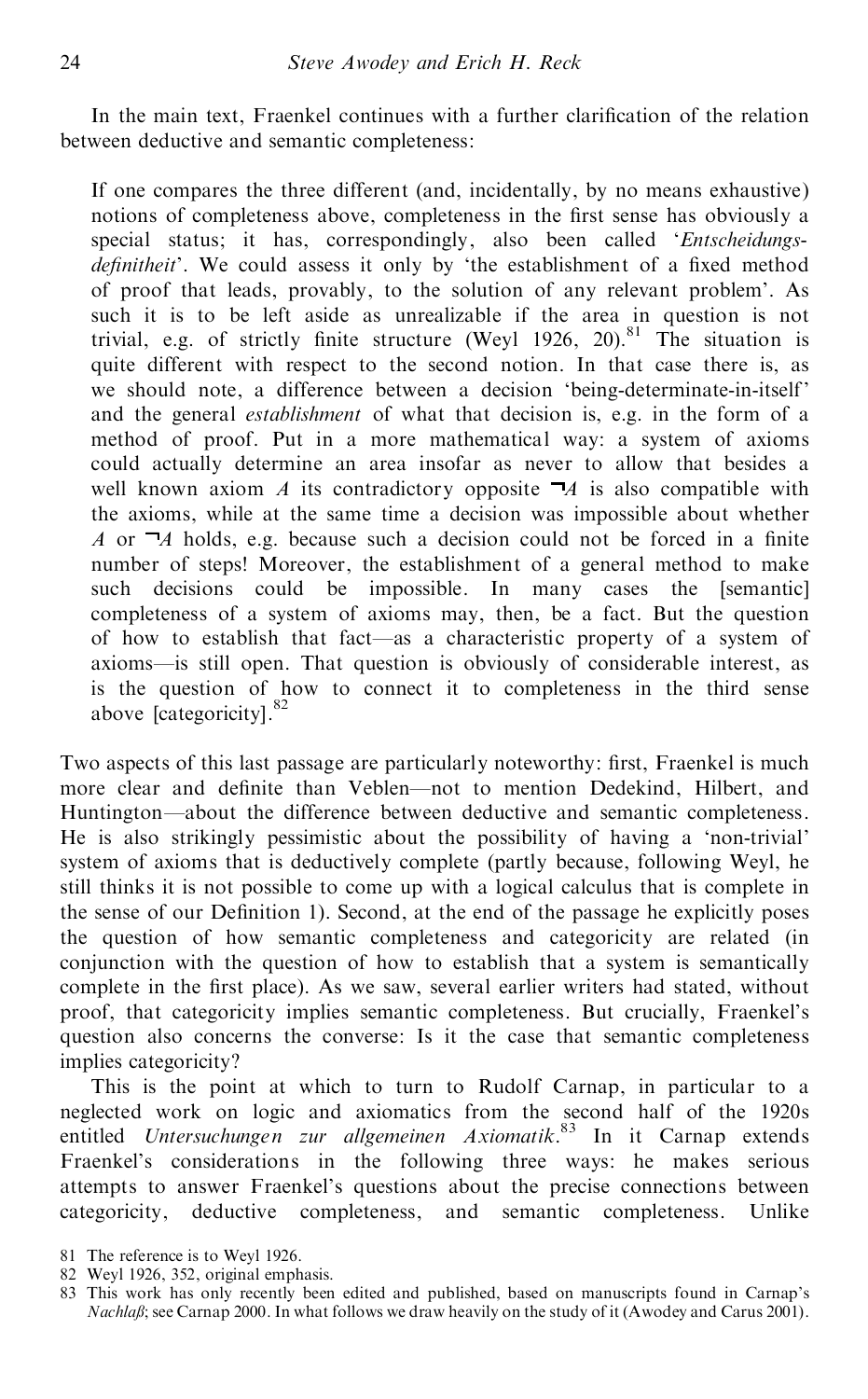Fraenkel, he puts his investigations into a formal, logical framework, namely that of the simple theory of types. And he picks up on Fraenkel's question concerning the relation between his three notions of completeness, on the one hand, and completeness in the sense of Hilbert's `Axiom of Completeness', on the other. Carnap thus addresses, systematically and in detail, what we would now call `metatheoretic' issues. Indeed, a working title he sometimes used for his investigations was `metalogic'.

Before considering Carnap's metalogical investigations further, some basic ideas and results need to be clarified from the point of view of a contemporary reader so as to prevent some possible confusions. To begin with, it is wellknown today, and not hard to prove given the proper set-up, that the categoricity of an axiomatic theory implies its semantic completeness. This is not only true in the case of first-order logic, but also for axiomatic theories in higher-order logic.<sup>84</sup> On the other hand, the question of whether the converse holds has not been answered completely even today, in spite of the fact that it is, to use Fraenkel's words, `obviously of considerable interest'. In addition, this inference, from semantic completeness to categoricity, depends crucially on two background conditions: first, it depends on the logical language used, in particular on what sorts of sentences  $\varphi$  are supposed to occur in the definition of semantic completeness. Clearly the inference fails, e.g., if we restrict attention to just first-order sentences.<sup>85</sup> But what about the case of higher-order logic? Here, secondly, it is crucial to be precise about what is meant by 'axiomatic theory'. Indeed, it is not hard to see that the inference from semantic completeness to categoricity fails again if we consider general `theories' in the sense of arbitrary sets of sentences in some given language (by an argument from the bounded cardinality of such sets). However, in the historical examples above we were concerned with the specific case of *finite* sets of axioms. The remaining question—arguably the one Fraenkel had in mind—is then this: for a theory  $\tilde{\mathbb{T}}$  with finitely many axioms in higher-order logic, does the semantic completeness of  $\mathbb T$  (in the sense of Definition 3 above) imply its categoricity (in the sense of Definition 2 above)? $86$ 

Answering this and some related questions was exactly the task that Carnap-who had not only studied the 1923 edition of Fraenkel's book carefully, but also contributed to its  $1928$  edition<sup>87</sup> set himself during the second half of the 1920s. That is to say, within a systematic logical framework of simple type theory, influenced by Whitehead and Russell's *Principia*, he set out to investigate the relationships between the three different notions of completeness suggested by Fraenkel. Carnap's own terms for these notions were 'Entscheidungsdefinitheit' (deductive completeness), 'Nicht-Gabel-

- 84 See Lindenbaum and Tarski 1935, 390, for an early statement of this result. Compare also Section 1.4 in the sequel.
- 85 As the Löwenheim-Skolem theorems imply, a first-order theory may have only one elementary equivalence class of models and yet not be categorical.
- 86 Cutting to the chase, the answer to this question is still unknown. We will consider a few special casesfor which we know the answer to be positive in Section 1.4 of the sequel. Compare also again Lindenbaum and Tarski 1935 in this connection.
- 87 Carnap communicated his own research to Fraenkel between the second and third edition of Fraenkel's book, including Carnap 1927 and Part I of Carnap 1928. Besides Fraenkel's reference to Carnap's (and Feigl's) notion of `*Monomorphie*', see here the preface to Fraenkel 1928 in which he thanks Carnap for his help, refers to Carnap 1927, and mentions 'deeper still unpublished work by the same author'. Compare also the corresponding discussion in Awodey and Carus 2001.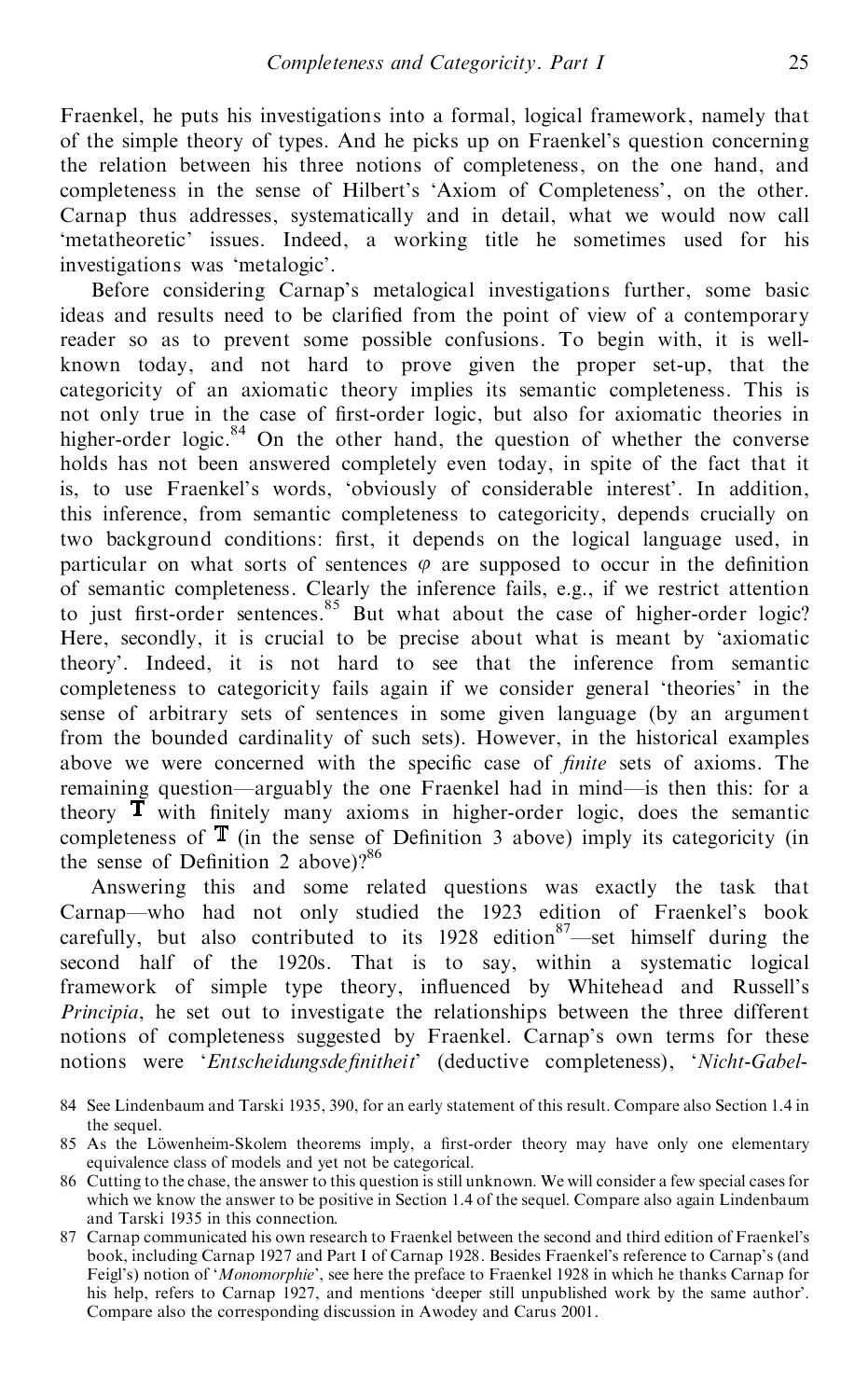*bar-keit*' (semantic completeness, compare Veblen's notion of being `nondisjunctive') and 'Monomorphie' (categoricity).<sup>88</sup>

The cornerstone of Carnap's work, as reflected in his *Axiomatik*, is a theorem called the `*Gabelbarkeitssatz* '. It essentially states that being `*nicht-gabelbar*' (semantically complete) implies being `*monomorph*' (categorical). <sup>89</sup> Unfortunately, Carnap's proof of this theorem is faulty, as he eventually came to realize himself. This realization led him to abandon his entire metatheoretic project around 1930. In particular, he decided not to publish the *Axiomatik*, in spite of having already completed a substantial manuscript.<sup>90</sup> Nevertheless, the work was not without immediate influence; for it seems to have served as a catalyst for the thoughts of Carnap's then-student Kurt Gödel, who was one of the few people to have read Carnap's manuscript.

There are several aspects of Carnap's failure in trying to prove the `*Gabel-barkeits-satz*'. In particular, he in effect assumed that any consistent theory has a model that is definable within simple type theory, which is false.<sup>91</sup> More generally, he tried to combine a formal axiomatic approach with a genetic logicist standpoint, with the result that he was less than fully clear about the relations among various syntactic and semantic facts and properties. And fundamentally, the work lacks the subsequent sharp distinction between syntax and semantics, between object-language and meta-language. Despite these flaws, we should recognize as one of Carnap's main contributions in the *Axiomatik* to have explicitly conjectured the `*Gabelbarkeitssatz* ', i.e. the claim that semantic completeness of a finite system of axioms implies its categoricity in the context of the simple theory of types.

Another issue that Carnap considered in his investigation—one that was central to the planned, but less finished second part of the *Axiomatik*—was, again, the connection between Hilbert's 'Axiom der Vollständigkeit' and the other three notions of completeness. In this connection, Carnap's main contribution was to note that Hilbert's axiom can be seen as a 'extremal axiom', more specifically a `maximality axiom', in that it says that no model can be extended without violating one of the other axioms. As Carnap also noted, the induction axiom of Peano arithmetic can be seen as an analogous `minimality axiom': it implies that no model can be restricted to a proper subset without violating one of the other axioms. Furthermore, both of these `extremal' axioms lead to categorical, and thus semantically complete, theories. Based on these observations, Carnap raised the further question of how this phenomenon generalizes, and he again arrived at some interesting partial results. 92

- 88 Carnap 2000, 127ff. `Nicht-Gabelbarkeit' means literally `non-forkability', in the sense in which there can be a fork in a road.
- 89 Carnap statesthe theorem in the contrapositive form: being *polymorph* (non-monomorph) implies being *gabelbar*; Carnap 2000, 133. Note that the result is mentioned in print already in Carnap 1927.
- 90 Besides Carnap 1927, some brief remarks were published in Carnap 1930a, 1930b.
- 91 If this were true, Carnap's proof of the *Gabelbarkeitssatz* would essentially go through; see Lindenbaum and Tarski 1935, 391, Theorem 10.
- 92 These were published later in the 1936 paper `*UÈ ber Extremelaxiome*', co-written with his student F. Bachmann; see Carnap and Bachmann 1936, translated as Carnap and Bachmann 1981. Compare also the report in Bachmann 1936. For two more recent discussions of the corresponding results, see Fraenkel and Bar-Hillel 1956, 86-90, and Hintikka 1992.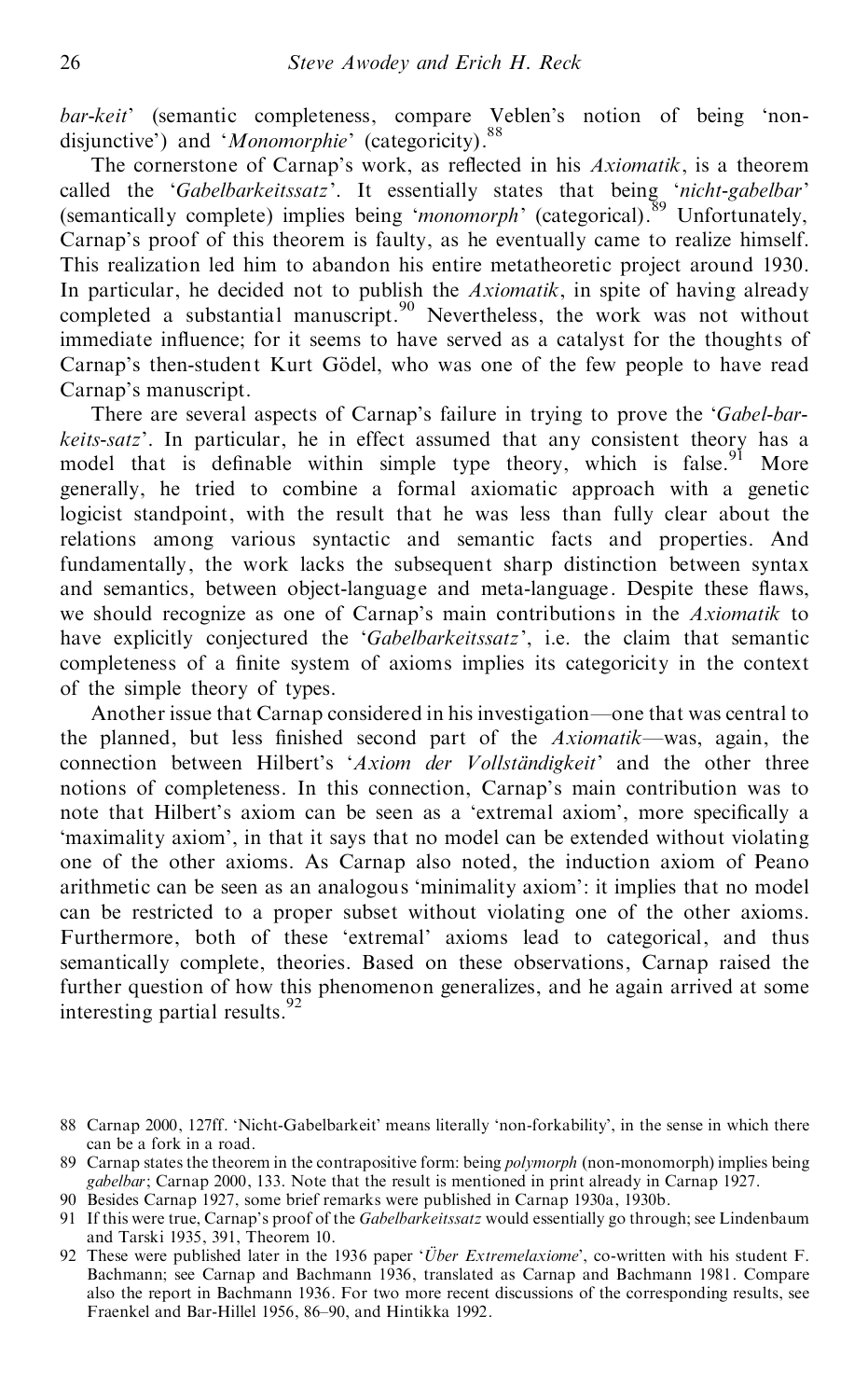## **5. Conclusion**

Despite its various shortcomings, Carnap's logical and metatheoretic work from the 1920s—building on that of Fraenkel—remains one of the most systematic treatments of higher-order axiomatics and the relation between categoricity, deductive and semantic completeness, and line completeness, specifically in the framework of the simple theory of types. Admittedly, this status is due less to its scope and depth, which is rather limited, than to the subsequent historical shift away from higher-order logic. Influenced by the results of Hilbert, Gödel and Tarski, much subsequent work has focussed instead on the model theory of first-order logic.<sup>93</sup> Fruitful and important as this has turned out to be, from the perspective established in the present paper—the original perspective of Dedekind, Peano, Hilbert, Huntington and Veblen, among others—it appears that research into formal axiomatics has been truncated and somewhat disrupted in its progress by the ensuing neglect of higher-order axiomatics.

In the sequel to this paper we will try to remedy this situation by suggesting how such investigations might proceed. To do so, we will provide a concise review of higher-order logic in a form that is both in line with Carnap's and Fraenkel's approach and suitable for our purposes. We then pick up several of the historical threads that have been identified in the present paper. Making use of some new mathematical methods and results which were not available when these inquiries were dropped, we will be able to provide partial answers to some of the questions mentioned towards the end of this paper. We will also strengthen some earlier results along lines hardly foreseeable by Fraenkel, Carnap and their contemporaries, but not incompatible with their point of view; and we will indicate some promising directions for further work. Altogether, it should become evident that the logical and metatheoretic research begun by Dedekind, Peano, Hilbert, Huntington and Veblen in the late nineteenth and early twentieth century, and developed further in Fraenkel's and Carnap's metalogical work from the 1920s, is not just of historical, but also of continuing logical and mathematical interest.

#### **Acknowledgments**

We would like to thank Jeremy Avigad, Andre Carus, Dirk Schlimm and, especially, John Corcoran, Michael Scanlan and George Weaver for very helpful comments on earlier versions of this paper. Parts of it were presented at the APA/ ASL Meeting, Central Division, Minneapolis, May 2001 by the second author; we would also like to thank the members of the audience on that occasion for their questions and their interest in the topic.

<sup>93</sup> As John Corcoran has observed in connection with geometry: 'By the 1930s finite, categorical axiom systems were known for various non-elementary (higher-order) geometrical theories. [ ... ] As certain logicians, including Tarski, came to doubt the foundational significance of higher-order logic, these results seemed to lose some of their importance and to be seen more as challenges to attempt a construction of adequate elementary (first-order) foundations of geometry', Corcoran 1991.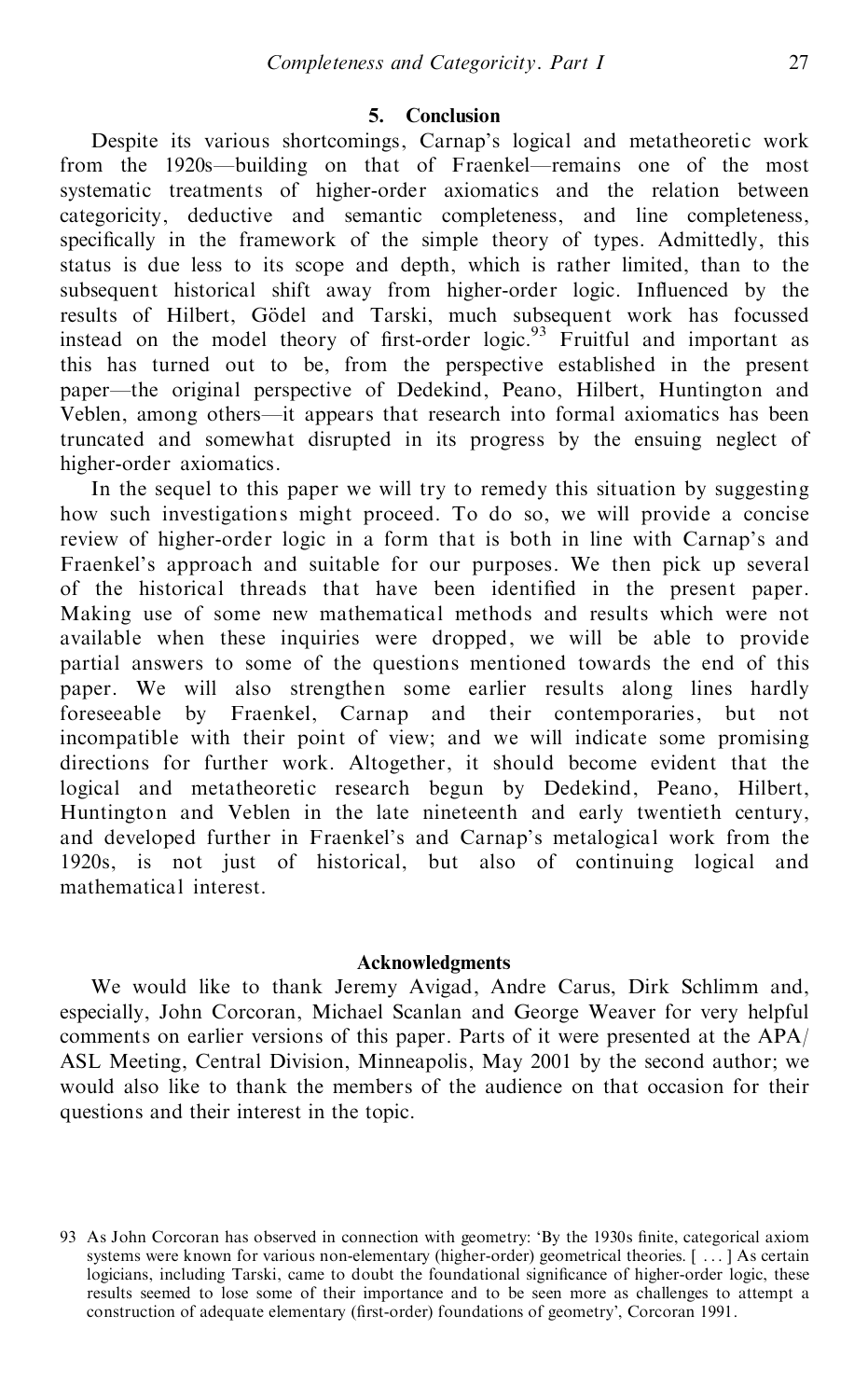#### **References**

- Aspray, W. 1991. `Oswald Veblen and the Origins of Mathematical Logic at Princeton', in T. Drucker (ed.), Perspectives on the History of Mathematical Logic, Basel: Birkhäuser, pp. 54-70.
- Awodey, S. and Carus, A. 2001. `Carnap, Completeness and Categoricity: The *Gabelbarkeitssatz* of 1928', *Erkenntnis* **54**, 145-72.
- Awodey, S. and Reck, E. 2002. `Completeness and Categoricity, Part II: 20th Century Metalogic to 21st Century Semantics', *History and Philosophy of Logic*; in press.

Bachmann, F. 1936. 'Die Fragen der Abhängigkeit und der Entbehrlichkeit von Axiomen in Axiomensystemen, in denen ein Extremalaxiom auftritt', in *Actes Du Congrès International de Philosophie Scienti®que, Sorbonne, Paris, 1935, Fascicule VII*, Paris: Hermann, pp. 39±52.

- Bernays, P. 1918. 'Beiträge zur axiomatischen Behandlung des Logik-Kalküls', Habilitationsschrift, University of Göttingen, unpublished.
- Blanchette, P. 1996. 'Frege and Hilbert on Consistency', *Journal of Philosophy* 93, 317–36.
- Carnap, R. 1927. 'Eigentliche und uneigentliche Begriffe', *Symposium* 1, 355–74.
- Carnap, R. 1928. `Untersuchungen zur Allgemein Axiomatik', Manuscript, Carnap Nachlaû, University of Pittsburgh.
- Carnap, R. 1929, *Abriû der Logistik*, Vienna: Springer.
- Carnap, R. 1930a. `Bericht uÈber Untersuchungen zur allgemeinen Axiomatik', *Erkenntnis* **1,** 303±10.
- Carnap, R. 1930b. 'Die alte und die neue Logik', *Erkenntnis* 1, 12-26.
- Carnap, R. 2000. *Untersuchungen zur Allgemeinen Axiomatik*, T. Bonk and S.J. Mosterin eds, Darmstadt: Wissenschaftliche Buchgesellschaft.
- Carnap, R. and Bachmann, F. 1936. 'Über Extremalaxiome', *Erkenntnis* 6, 166-88.
- Carnap, R. and Bachmann, F. 1981. 'On Extremal Axioms', *History and Philosophy of Logic* 2, 67-85.
- Church, A. 1940. `A Formulation of the Simple Theory of Types', *Journal of Symbolic Logic* **5,** 56±68.
- Church, A. 1956. *Introduction to Mathematical Logic*, Vol. 1, Princeton: Princeton University Press.
- Chwistek, L. 1921. 'Antynomje Logiki Formalnej', *Przeglad Filozoficzny* 24, 164-71.
- Chwistek, L. 1924±1925. `The Theory of Constructive Types'. *Annales de la Societe Polonaise de Mathematique* **2-3**, 9-48, 92-141.
- Chwistek, L. 1967. `Antinomies of Formal Logic', in S. McCall (ed), *Polish Logic*, Oxford: Clarendon Press, pp. 338-45.
- Corcoran, J. 1972. `Review of Reid, C.: *Hilbert,' Philosophy of Science* **39,** 106±8.
- Corcoran, J. 1980. `Categoricity'. *History and Philosophy of Logic* **1,** 187±207.
- Corcoran, J. 1981, `From Categoricity to Completeness', *History and Philosophy of Logic* **2,** 113±19.
- Corcoran, J. 1991, `Review of Tarski, A. *Collected Papers. Volume 4', Mathematical Reviews* **91**.
- Corcoran, J. 1995. `Axiomatic Method', in R. Audi (ed), *The Cambridge Dictionary of Philosophy*, Cambridge: Cambridge University Press, pp. 57-8.
- Corcoran, J., Frank, M. and Maloney, M. 1974. `String Theory' *Journal of Symbolic Logic* **39,** 625±37.
- DaSilva, J. 2000. 'Husserl's Two Notions of Completeness', *Synthese* 125, 417-38.
- Dedekind, R. 1872/1932. `Stetigkeit und irrationale Zahlen', reprinted in *Gesammelte Mathematische Werke*, Vol. 3, R. Fricke et al. eds., Braunschweig: Vieweg, pp. 315-34.
- Dedekind, R. 1888/1932. `Was Sind und was Sollen die Zahlen?' reprinted in R. Fricke *et al*. eds., *Gesammelte Mathematische Werke*, Vol. 3, Braunschweig: Vieweg, pp. 335-91.
- Dedekind, R. 1890/1969. 'Letter to Keferstein', in J. van Heijenoort (ed.), *From Frege to Gödel*, Cambridge, MA: Harvard University Press, pp. 98-103.
- Dedekind, R. 1963. *Essays on the Theory of Numbers*, W. W. Behman, trans. New York: Dover.
- Dreben, B. and van Heijenoort, J. 1986. `Introductory Note to 1929, 1930 and 1930a', in S. Feferman *et al*. eds., *Kurt GoÈdel: Collected Works, Volume 1*, New York: Oxford University Press, pp. 44±59.
- Ehrlich, P. 1995. `Hahn's *UÈ ber die Nichtarchimedischen GroÈûensysteme* and the Development of the Modern Theory of Magnitudes and Numbers to Measure Them', in J. Hintikka (ed.), *From* Dedekind to Gödel, Dordrecht: Kluwer, pp. 165-213.
- Ehrlich, P. 1997. 'From Completeness to Archimedean Completeness', *Synthese* 110, 57–76.
- Fraenkel, A. 1923. *Einleitung in die Mengenlehre*, 2nd, revised edn., Berlin: Springer.
- Fraenkel, A. 1928. *Einleitung in die Mengenlehre*, 3rd, revised edn., Berlin: Springer.
- Fraenkel, A. and Bar-Hillel, Y., 1956. *Foundations of Set Theory*, Amsterdam: North Holland.
- Frege, G. 1879. *Begriffsschrift*, reprinted by Wissenschaftliche Buchgesellschaft, Darmstadt, 1977.
- Gödel, K. 1929. 'Über die Vollständigkeit des Logikkalküls', PhD thesis, University of Vienna, published in S. Feferman et al. eds., Collected Works, Vol. 1, Oxford: Oxford University Press, 1986, pp. 60-100.
- Gödel, K. 1930. 'Die Vollständigkeit der Axiome des logischen Funktionenkalküls', reprinted in S. Feferman et al eds., *Collected Works*, Vol. 1, Oxford: Oxford University Press, 1986, pp. 102-23.
- Gödel, K. 1931, 'Über formal unentscheidbare Sätze der *Principa Mathematica* und verwandter Systeme I', reprinted in S. Feferman *et al* eds., *Collected Works*, Vol. 1, Oxford: Oxford University Press, 1986, pp. 144-94.
- Goldfarb, W. 1971. `Editor's Notes' in W. Goldfarb ed., *Jacques Herbrand: Logical Writings*. Dordrecht: Reidel.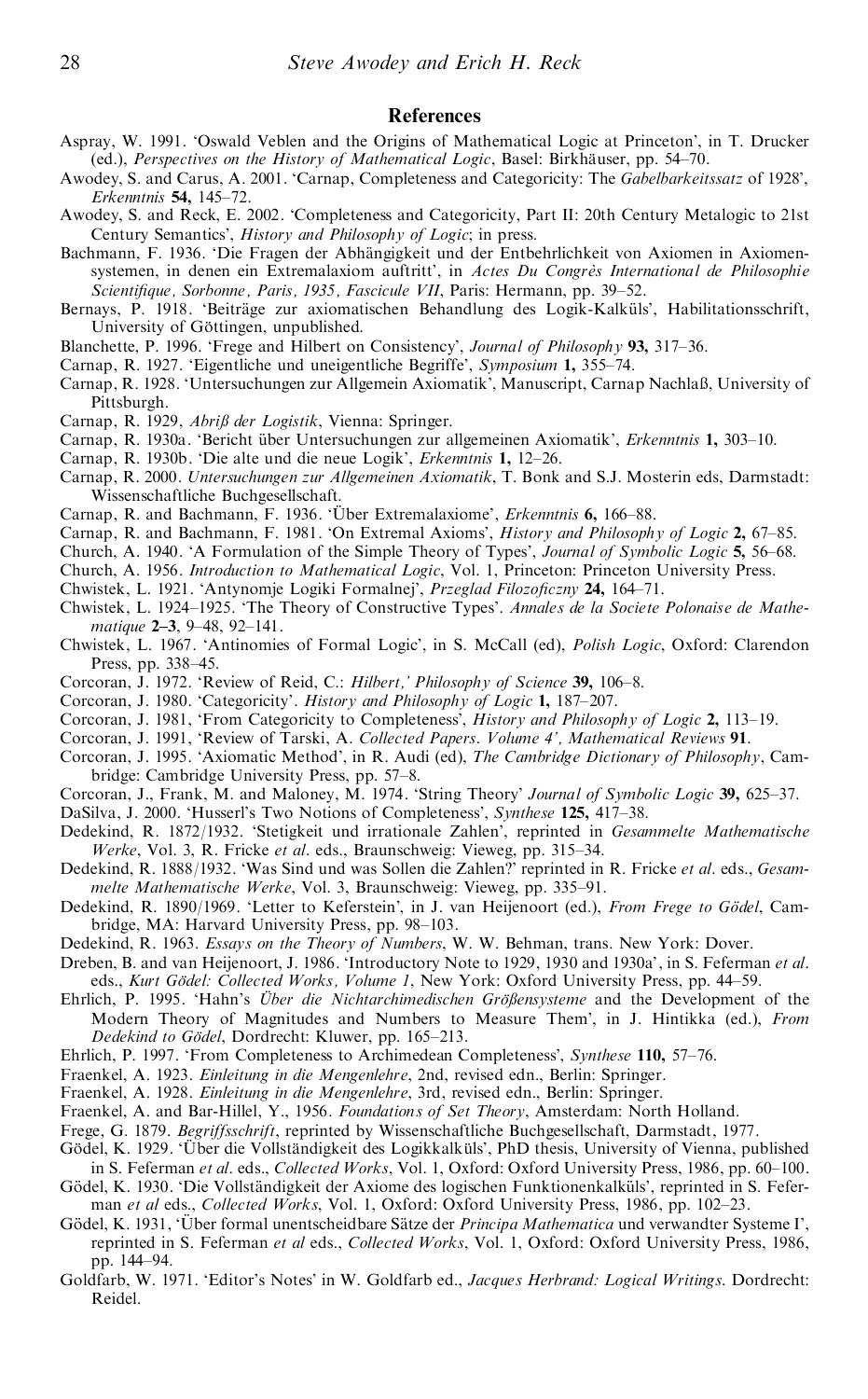- Goldfarb, W. 1979. 'Logic in the Twenties: the Nature of the Quantifier', *Journal of Symbolic Logic* 44,  $351-68.$
- Goldfarb, W. 2001. `Frege's Conception of Logic', in J. Floyd and S. Shieh eds., *Future Pasts: The Analytic Tradition in Twentieth Century Philosophy*, New York: Oxford University Press, pp. 25-41.
- Henkin, L. 1950. 'Completeness in the Theory of Types', *Journal of Symbolic Logic* 15, 81–91.
- Hilbert, D. 1899. *Grundlagen der Geometrie*, Leipzig: Teubner.
- Hilbert, D. 1900. `UÈ ber den Zahlbegriff', *Jahresbericht des Deutschen Mathematiker-Vereinigung* **8,** 180±4.
- Hilbert, D. 1902. *Foundations of Geometry*, L. Unger, trans., LaSalle: Open Court.
- Hilbert, D. 1903. *Grundlagen der Geometrie*, Leipzig: Teubner.
- Hilbert, D. 1929. `Probleme der Grundlegung der Mathematik', *Mathematische Annalen* **102,** 1±9.
- Hilbert, D. 1971. *Foundations of Geometry*, LaSalle: Open Court.
- Hilbert, D. 1996. `On the Concept of Number,' in W. Ewald ed., *From Kant to Hilbert*, W. Ewald, trans., Vol. 2, New York: Oxford University Press, pp. 1089–95.
- Hilbert, D. and Ackermann, W. 1928. *Grundzüge der theoretischen Logik*, Berlin: Springer.
- Hilbert, D. and Bernays, P., 1934. *Grundlagen der Mathematik*, Vol. 1, Berlin: Springer.
- Hintikka, J. 1992. `Carnap's Work in the Foundations of Logic and Mathematics in a Historical Perspective, *Synthese* 93, 167-89.
- Hodges, W. 1986. `Truth in a Structure', *Proceedings of the Aristotelian Society, New Series* **86,** 135±51.
- Huntington, E. V. 1902. `A Complete Set of Postulates for the Theory of Absolute Continuous Magnitude', *Transactions of the American Mathematical Society* **3,** 264±79.
- Huntington, E. V. 1903. `Complete Set of Postulates for the Theory of Real Quantities', *Transactions of the American Mathematical Society* **4,** 358±70.
- Huntington, E. V. 1911. `The Fundamental Propositions of Algebra', in J. W. Young ed., *Monographs on Topics of Modern Mathematics*, pp. 151–207. Reprinted by Dover, New York, 1955.
- Huntington, E. V. 1917. *The Continuum and Other Types of Serial Order*, 2nd edn, Cambridge, MA: Harvard University Press. Reprinted by Dover, New York, 1955.
- Lindenbaum, A. and Tarski, A. (1934–1935). 'Über die Beschränkheit der Ausdrucksmittel deduktiver Theorien', in *Ergebnisse eines Mathematischen Kolloquiums, Fascicule* **7,** pp.15±22.
- Majer, U. 1997. 'Husserl and Hilbert on Completeness', *Synthese* 110, 37–56.
- Mancosu, P. 1998. `Introduction and Notes' in P. Mancosu ed., *From Brouwer to Hilbert*, New York: Oxford University Press.
- Moore, G. 1980. `Beyond First-Order Logic: the Historical Interplay Between Mathematical Logic and Axiomatic Set Theory', *History and Philosophy of Logic* 1, 95–137.
- Moore, G. 1988. `The Emergence of First-Order Logic', in W. Aspray and P. Kitcher eds, *History and Philosophy of Modern Mathematics*, Minneapolis: University of Minnesota Press, pp. 95-135.
- Peano, G. 1889. *Arithmetices Principia, Nova Methodo Exposita*, Turin: Bocca.
- Peano, G. 1973. `The Principles of Arithmetic, Presented by a New Method' in H. Kennedy ed., *Selected Works of Guiseppe Peano, H. Kennedy, trans., Toronto: University of Toronto Press, pp. 101-34.*
- Post, E. 1921. `Introduction to a General Theory of Elementary Propositions', *American Journal of Mathematics* **43,** 163-85.
- Ramsey, F. 1926. `Mathematical Logic', *The Mathematical Gazette* **13,** 185±94.
- Read, S. 1997. 'Completeness and Categoricity: Frege, Gödel and Model Theory', *History and Philosophy of Logic* **18,** 79±93.
- Reck, E. 2003. `Dedekind's Structuralism: An Interpretation and Partial Defense', *Synthese*, in press.
- Scanlan, M. 1991. `Who Were the American Postulate Theorists?', *Journal of Symbolic Logic* **56,** 981±1002. Sieg, W. 1999. 'Hilbert's Program: 1917-1922', *Bulletin of Symbolic Logic* 5, 1-44.
- Tait, W. W. 1997. 'Cantor Versus Frege and Dedekind: On the Concept of Number', in W. W. Tait ed., *Early Analytic Philosophy*, Chicago: Open Court, pp. 213–48.
- Tarski, A. 1951. *A Decision Method for Elementary Algebra and Geometry*, 2nd, revised edn, Berkeley: University of California Press.
- Tarski, A. 1983. *Logic, Semantics, Metamathematics*, 2nd edn., J. Corcoran, ed., J. H. Woodger, trans., Indianapolis: Hackett.
- Tarski, A. and Lindenbaum, A., 1926. 'Sur l'indépendance des notions primitives dans les systèmes matheÂmatiques', *Annales de la Societe Polonaise de Mathematique* **5,** 111±13.
- van den Dries, L. 1988. `Alfred Tarski's Elimination Theory for Real Closed Fields', *Journal of Symbolic Logic* **53,** 7±19.
- Veblen, O. 1902. `Hilbert's Foundations of Geometry', *The Monist*, 303±9.
- Veblen, O. 1904. `A System of Axioms for Geometry', *Transactions of the American Mathematical Society*, **5,** 343–84.
- Veblen, O. 1906. `The Foundations of Geometry: A Historical Sketch and a Simple Example', *Popular Science Monthly* 68, 21-28.
- Veblen, O. and Young, J. W. 1908. `A Set of Assumptions for Projective Geometry', *American Journal of Mathematics* **30,** 347-80.
- Veblen, O. and Young, J. W. 1910. *Projective Geometry*, Vol. 1, Boston: Ginn and Company.
- Weyl, H. 1926. Philosophie der Mathematik und Naturwissenschaften, München: Oldenbourgh.